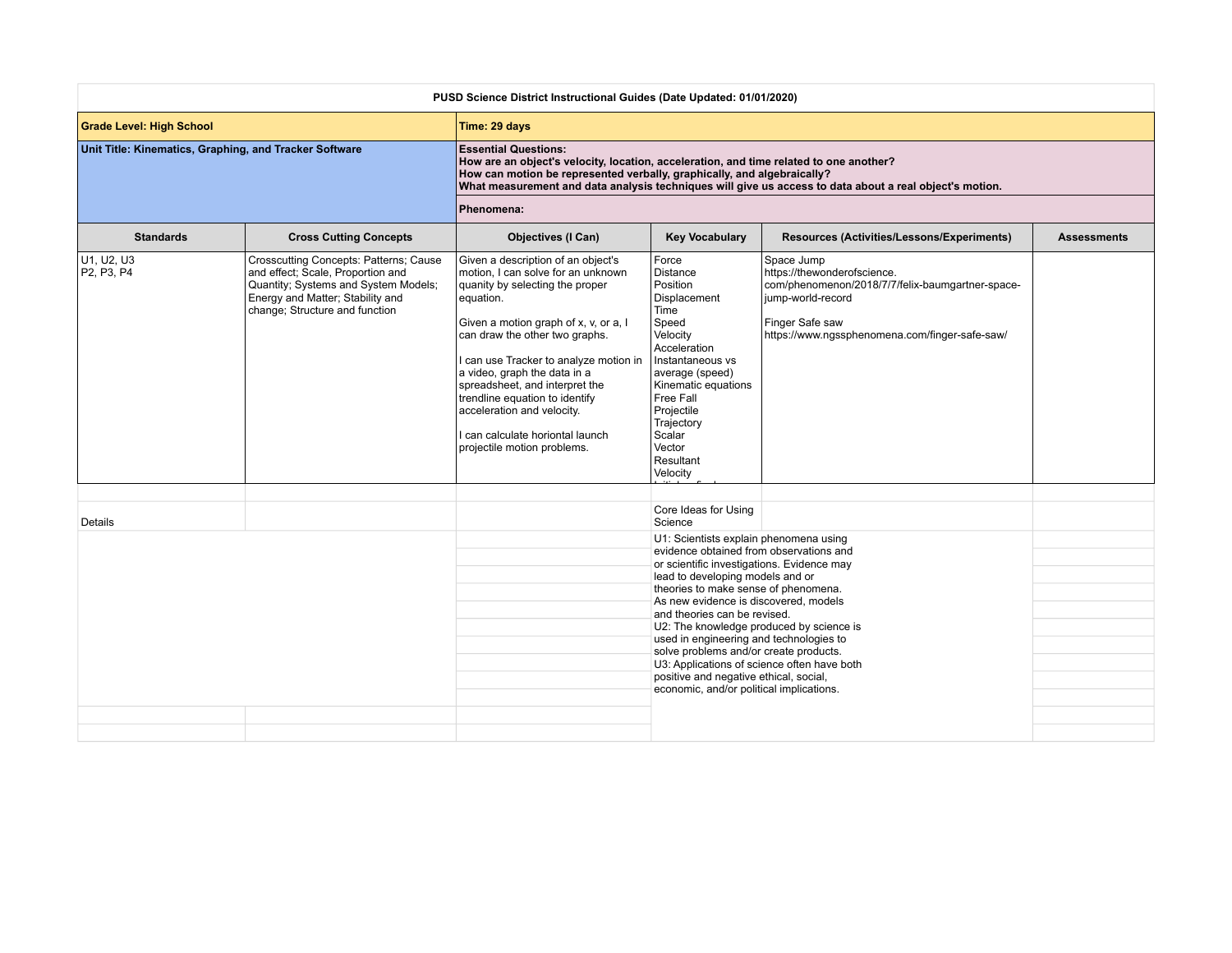| PUSD Science District Instructional Guides (Date Updated: 01/01/2020)                                                                                                                                                                                                                                                                                                                                                                                                                                                                                                                                                                                                                                                                                                                                                                                                                                                                                                                                                                            |                                                                                                                                                                                           |                                                                                                                                                                                                                                                             |                                                                                                                                                                                                                                                     |                                                                                                                                                                                                                                                                                                                                                                                                                                                                                                                                                                                                     |                    |
|--------------------------------------------------------------------------------------------------------------------------------------------------------------------------------------------------------------------------------------------------------------------------------------------------------------------------------------------------------------------------------------------------------------------------------------------------------------------------------------------------------------------------------------------------------------------------------------------------------------------------------------------------------------------------------------------------------------------------------------------------------------------------------------------------------------------------------------------------------------------------------------------------------------------------------------------------------------------------------------------------------------------------------------------------|-------------------------------------------------------------------------------------------------------------------------------------------------------------------------------------------|-------------------------------------------------------------------------------------------------------------------------------------------------------------------------------------------------------------------------------------------------------------|-----------------------------------------------------------------------------------------------------------------------------------------------------------------------------------------------------------------------------------------------------|-----------------------------------------------------------------------------------------------------------------------------------------------------------------------------------------------------------------------------------------------------------------------------------------------------------------------------------------------------------------------------------------------------------------------------------------------------------------------------------------------------------------------------------------------------------------------------------------------------|--------------------|
| <b>Grade Level: High School</b>                                                                                                                                                                                                                                                                                                                                                                                                                                                                                                                                                                                                                                                                                                                                                                                                                                                                                                                                                                                                                  |                                                                                                                                                                                           | Time: 17 days (round 1) + 8 days (round 2 with vectors)                                                                                                                                                                                                     |                                                                                                                                                                                                                                                     |                                                                                                                                                                                                                                                                                                                                                                                                                                                                                                                                                                                                     |                    |
| <b>Unit Title: Newton's Laws</b>                                                                                                                                                                                                                                                                                                                                                                                                                                                                                                                                                                                                                                                                                                                                                                                                                                                                                                                                                                                                                 |                                                                                                                                                                                           | <b>Essential Questions:</b><br>Why do objects move the way they do?<br>What role does inertia play in motion?<br>How can the rules of free body diagams aid in setting up a Newton's second law problem?                                                    |                                                                                                                                                                                                                                                     |                                                                                                                                                                                                                                                                                                                                                                                                                                                                                                                                                                                                     |                    |
|                                                                                                                                                                                                                                                                                                                                                                                                                                                                                                                                                                                                                                                                                                                                                                                                                                                                                                                                                                                                                                                  |                                                                                                                                                                                           | Phenomena:                                                                                                                                                                                                                                                  |                                                                                                                                                                                                                                                     |                                                                                                                                                                                                                                                                                                                                                                                                                                                                                                                                                                                                     |                    |
| <b>Standards</b>                                                                                                                                                                                                                                                                                                                                                                                                                                                                                                                                                                                                                                                                                                                                                                                                                                                                                                                                                                                                                                 | <b>Cross Cutting Concepts</b>                                                                                                                                                             | <b>Objectives (I Can)</b>                                                                                                                                                                                                                                   | <b>Key Vocabulary</b>                                                                                                                                                                                                                               | Resources (Activities/Lessons/Experiments)                                                                                                                                                                                                                                                                                                                                                                                                                                                                                                                                                          | <b>Assessments</b> |
| p66<br>Physics - P2: Objects can affect<br>other objects at a distance.<br>Motion & Stability - Forces &<br>Interactions<br>Essential HS.P2U1.5<br>Construct an explanation for a<br>field's strength and influence on<br>an object (electric, gravitational,<br>magnetic).<br>p67<br>Physics $- P3$ : Changing the<br>movement of an object requires a<br>net force to be acting on it.<br>Motion & Stability - Forces &<br>Interactions<br>Essential HS.P3U1.6<br>Collect, analyze and interpret<br>data regarding the change in<br>motion of an object or system in<br>one dimension, to construct an<br>explanation using Newton's<br>Laws.<br>Plus HS+Phy.P3U1.3<br>Develop a mathematical model,<br>using Newton's laws, to<br>predict the motion of an object or<br>system in two<br>dimensions (projectile and<br>circular motion).<br>Essential HS.P3U2.7<br>Use mathematics and<br>computational thinking to explain<br>how<br>Newton's laws are used in<br>engineering and technologies to<br>create<br>products to serve human ends. | Crosscutting Concepts: Patterns; Cause<br>and effect; Scale, Proportion and<br>Quantity; Systems and System Models;<br>Energy and Matter; Stability and<br>change; Structure and function | can identify the forces present in a<br>situation, use judgement about<br>whether to include friction and air<br>resistance, and draw a free body<br>diagram.<br>I can apply Newton's 2nd law in both x<br>and y directions to solve for unknown<br>forces. | Newton<br>Mass<br>Weight<br>Inertia<br>Force<br>Acceleration<br>Vector<br>Gravity<br>Vector<br>Scalar<br>Friction<br>Normal force<br>Angle                                                                                                          | Inertia:<br>Sled: https://www.ngssphenomena.<br>com/sleddinginertia/<br>Egg + broom stick<br>Which string will break<br>Leaves on a net: http://imgur.com/NeUUspE, http:<br>//questlc.org/phenomena/physics-page-2.html<br>Cooked vs raw egg: https://thewonderofscience.<br>com/phenomenon/2018/7/11/raw-or-boiled-egg-<br>experimentdex<br>Hovercraft / chrome cart /<br>Normal Force vs Weight: Scale in an elevator<br>Friction - sailing stones<br>https://www.ngssphenomena.com/sailinstones/<br>3rd law truck tug of war<br>https://www.youtube.com/watch?<br>v=pnoRc43qcZY&feature=youtu.be |                    |
|                                                                                                                                                                                                                                                                                                                                                                                                                                                                                                                                                                                                                                                                                                                                                                                                                                                                                                                                                                                                                                                  |                                                                                                                                                                                           |                                                                                                                                                                                                                                                             |                                                                                                                                                                                                                                                     |                                                                                                                                                                                                                                                                                                                                                                                                                                                                                                                                                                                                     |                    |
| Details                                                                                                                                                                                                                                                                                                                                                                                                                                                                                                                                                                                                                                                                                                                                                                                                                                                                                                                                                                                                                                          |                                                                                                                                                                                           |                                                                                                                                                                                                                                                             | Core Ideas for Using<br>Science                                                                                                                                                                                                                     |                                                                                                                                                                                                                                                                                                                                                                                                                                                                                                                                                                                                     |                    |
| p66<br>Newton's second law accurately predicts changes in the motion of<br>speeds close to the speed of light.<br>n67                                                                                                                                                                                                                                                                                                                                                                                                                                                                                                                                                                                                                                                                                                                                                                                                                                                                                                                            | macroscopic objects, but it requires revision for subatomic scales or for                                                                                                                 |                                                                                                                                                                                                                                                             | U1: Scientists explain phenomena using<br>evidence obtained from observations and<br>or scientific investigations. Evidence may<br>lead to developing models and or<br>theories to make sense of phenomena.<br>As now ovidance is discovered models |                                                                                                                                                                                                                                                                                                                                                                                                                                                                                                                                                                                                     |                    |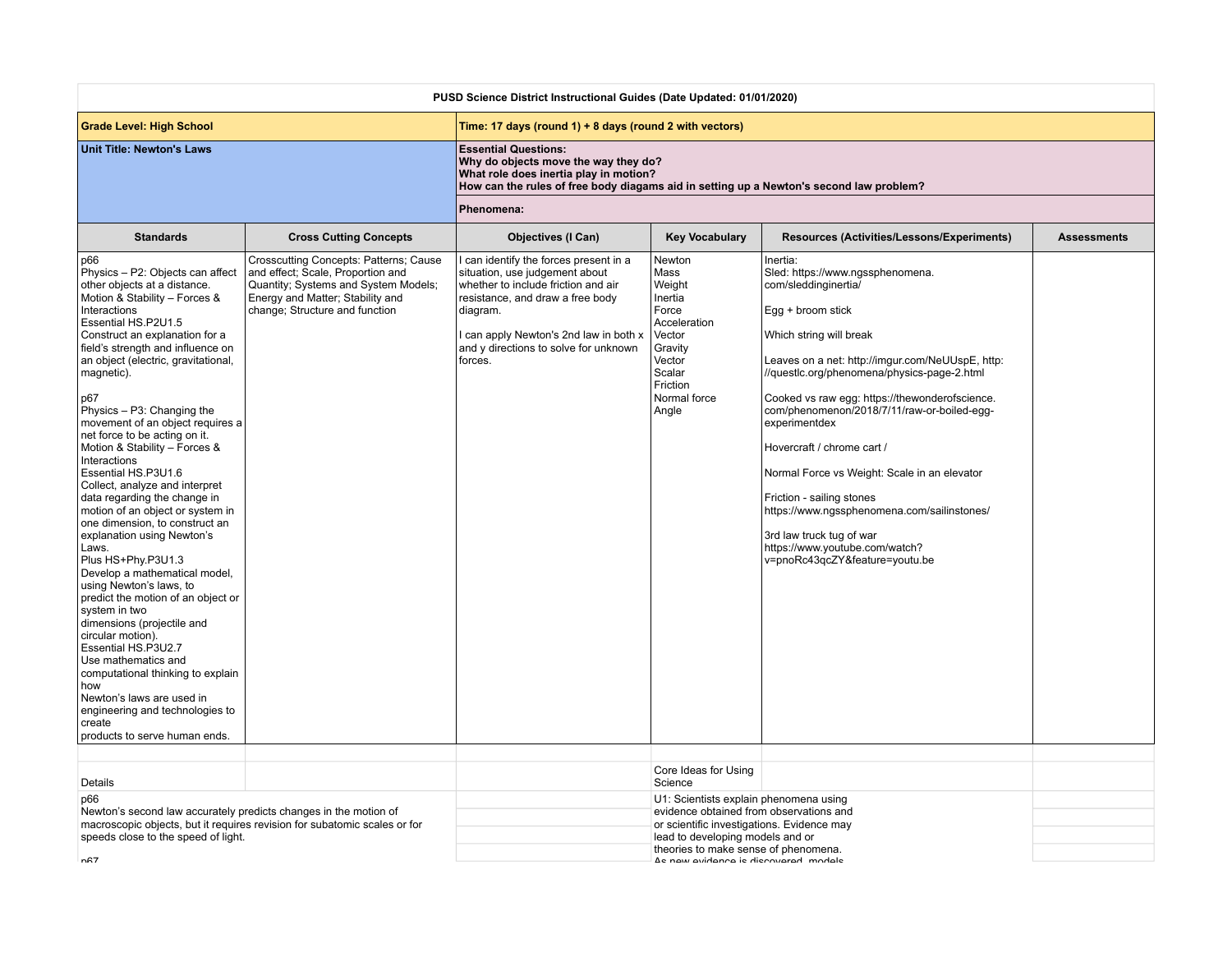| $p_{0}$<br>Newton's second law accurately predicts changes in the motion of<br>speeds close to the speed of light. | macroscopic objects, but it requires revision for subatomic scales or for | As new evidence is discovered, models<br>and theories can be revised.<br>U2: The knowledge produced by science is<br>used in engineering and technologies to<br>solve problems and/or create products.<br>U3: Applications of science often have both<br>positive and negative ethical, social,<br>economic, and/or political implications. |  |
|--------------------------------------------------------------------------------------------------------------------|---------------------------------------------------------------------------|---------------------------------------------------------------------------------------------------------------------------------------------------------------------------------------------------------------------------------------------------------------------------------------------------------------------------------------------|--|
|                                                                                                                    |                                                                           |                                                                                                                                                                                                                                                                                                                                             |  |
|                                                                                                                    |                                                                           |                                                                                                                                                                                                                                                                                                                                             |  |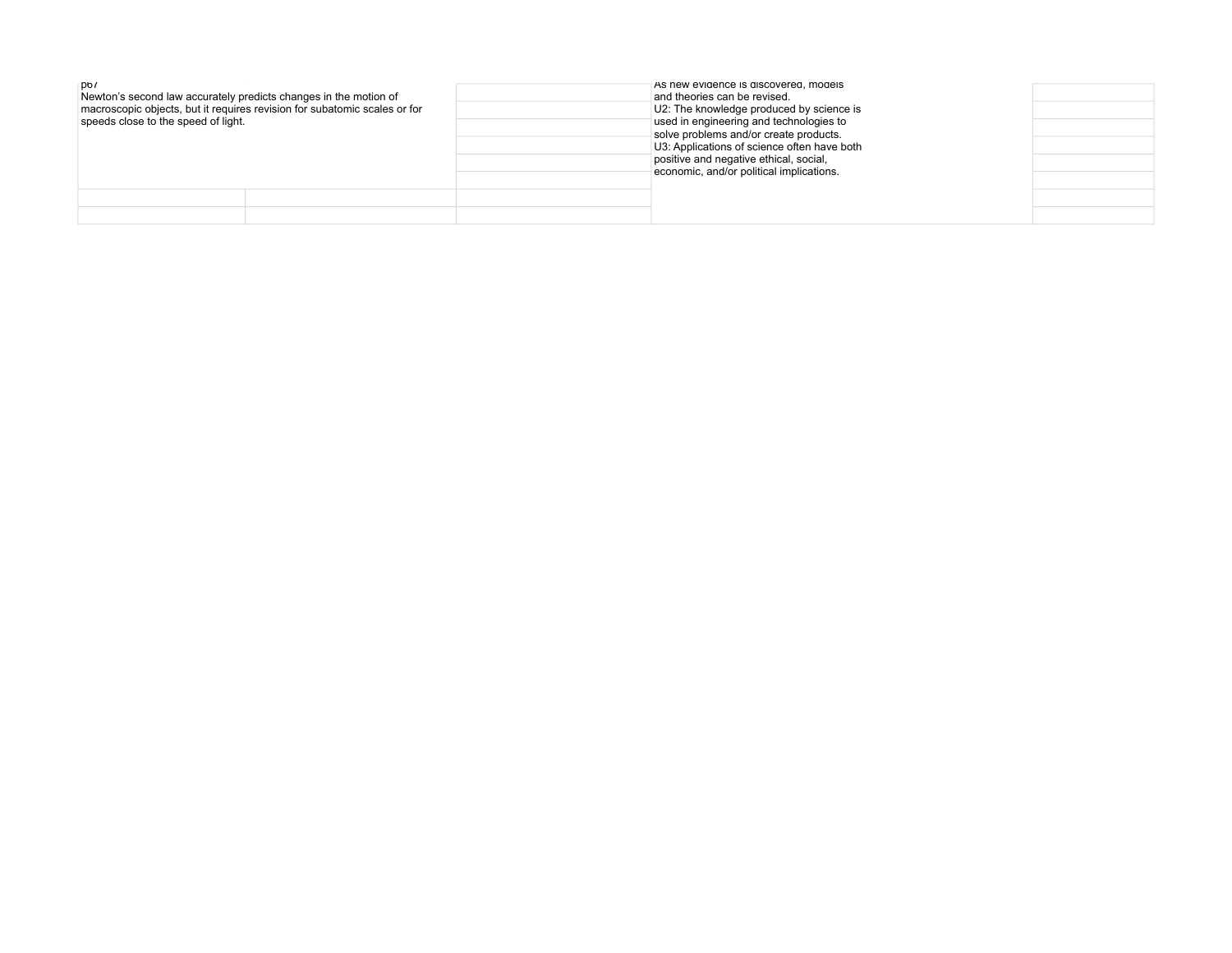| PUSD Science District Instructional Guides (Date Updated: 01/01/2020)                                                                                                                                                                                                                                                                                                                                                                                                                                                                                                                                                                                                                                                                                                                                                                                                                                                                |                                                                                                                                                                                           |                                                                                                                                                                                                                                                                                                                  |                                                                                                                                                                              |                                                                                                                                                                                                                                                                                                                                                                                                                                                                                                                                                                                                                                                                                                                                                                                                                                                                                                                                                                                                                                                                                                                                                                                                                                                                                                     |                    |  |
|--------------------------------------------------------------------------------------------------------------------------------------------------------------------------------------------------------------------------------------------------------------------------------------------------------------------------------------------------------------------------------------------------------------------------------------------------------------------------------------------------------------------------------------------------------------------------------------------------------------------------------------------------------------------------------------------------------------------------------------------------------------------------------------------------------------------------------------------------------------------------------------------------------------------------------------|-------------------------------------------------------------------------------------------------------------------------------------------------------------------------------------------|------------------------------------------------------------------------------------------------------------------------------------------------------------------------------------------------------------------------------------------------------------------------------------------------------------------|------------------------------------------------------------------------------------------------------------------------------------------------------------------------------|-----------------------------------------------------------------------------------------------------------------------------------------------------------------------------------------------------------------------------------------------------------------------------------------------------------------------------------------------------------------------------------------------------------------------------------------------------------------------------------------------------------------------------------------------------------------------------------------------------------------------------------------------------------------------------------------------------------------------------------------------------------------------------------------------------------------------------------------------------------------------------------------------------------------------------------------------------------------------------------------------------------------------------------------------------------------------------------------------------------------------------------------------------------------------------------------------------------------------------------------------------------------------------------------------------|--------------------|--|
| <b>Grade Level: High School</b>                                                                                                                                                                                                                                                                                                                                                                                                                                                                                                                                                                                                                                                                                                                                                                                                                                                                                                      |                                                                                                                                                                                           | Time: 12 days                                                                                                                                                                                                                                                                                                    |                                                                                                                                                                              |                                                                                                                                                                                                                                                                                                                                                                                                                                                                                                                                                                                                                                                                                                                                                                                                                                                                                                                                                                                                                                                                                                                                                                                                                                                                                                     |                    |  |
| <b>Unit Title: Energy</b>                                                                                                                                                                                                                                                                                                                                                                                                                                                                                                                                                                                                                                                                                                                                                                                                                                                                                                            |                                                                                                                                                                                           | <b>Essential Questions:</b><br>What types of energy are present in a given situation?                                                                                                                                                                                                                            |                                                                                                                                                                              | How can conservation of energy help us use observable data to calculate missing information?                                                                                                                                                                                                                                                                                                                                                                                                                                                                                                                                                                                                                                                                                                                                                                                                                                                                                                                                                                                                                                                                                                                                                                                                        |                    |  |
|                                                                                                                                                                                                                                                                                                                                                                                                                                                                                                                                                                                                                                                                                                                                                                                                                                                                                                                                      |                                                                                                                                                                                           | Phenomena:                                                                                                                                                                                                                                                                                                       |                                                                                                                                                                              |                                                                                                                                                                                                                                                                                                                                                                                                                                                                                                                                                                                                                                                                                                                                                                                                                                                                                                                                                                                                                                                                                                                                                                                                                                                                                                     |                    |  |
| <b>Standards</b>                                                                                                                                                                                                                                                                                                                                                                                                                                                                                                                                                                                                                                                                                                                                                                                                                                                                                                                     | <b>Cross Cutting Concepts</b>                                                                                                                                                             | <b>Objectives (I Can)</b>                                                                                                                                                                                                                                                                                        | <b>Key Vocabulary</b>                                                                                                                                                        | Resources (Activities/Lessons/Experiments)                                                                                                                                                                                                                                                                                                                                                                                                                                                                                                                                                                                                                                                                                                                                                                                                                                                                                                                                                                                                                                                                                                                                                                                                                                                          | <b>Assessments</b> |  |
| p68<br>Physics - P4: The total amount<br>of energy in a closed system is<br>always the same but can be<br>transferred from one energy<br>store to another during an event.<br>Energy & Waves<br>Essential HS.P4U1.8<br>Engage in argument from<br>evidence that the net<br>change of energy in a system is<br>always equal to the<br>total energy exchanged between<br>the system and<br>the surroundings.<br>Essential HS.P4U3.9<br>Engage in argument from<br>evidence regarding the<br>ethical, social, economic, and/or<br>political benefits<br>and liabilities of energy usage<br>and transfer.<br>Plus HS+Phy.P4U1.6<br>Analyze and interpret data to<br>guantitatively<br>describe changes in energy<br>within a system<br>and/or energy flows in and out of<br>a system.<br>Plus HS+Phv.P4U2.7<br>Design, evaluate, and refine a<br>device that<br>works within given constraints to<br>transfer<br>energy within a system. | Crosscutting Concepts: Patterns; Cause<br>and effect; Scale, Proportion and<br>Quantity; Systems and System Models;<br>Energy and Matter; Stability and<br>change; Structure and function | can identify which types of energy are<br>present in a situation and create a<br>conservation of energy equation that<br>will allow me to solve for for a missing<br>quanitty.<br>can apply the concept of work as a<br>transfer of energy and mechanical<br>work as F*d to relate energy problems<br>to forces. | Work<br>Power<br>Energy<br>Conservation<br>Potential<br><b>Mechanical Energy</b><br>Chemical<br>Kinetic<br>Force<br><b>Distance</b><br>Horsepower<br>Watt<br>Joule<br>Newton | Histoy of the transition from caloric to energy<br>http://galileoandeinstein.physics.virginia.<br>edu/more stuff/TeachingHeat.htm<br>Images<br>http://www.eoht.info/page/Cannon+boring+experiment<br>Importance of observing phenomena (S-P effect)<br>https://en.wikipedia.<br>org/wiki/An Experimental Enquiry Concerning the S<br>ource of the Heat which is Excited by Friction<br>Permanent magnet doesn't run out of energy (W=Fd)<br>Magnet fan debunked<br>https://www.youtube.com/watch?v=AaC1kuBdkzo<br>Magician tip: why use X, why not Y?<br>Rube goldberg filmed up side down<br>https://thewonderofscience.<br>com/phenomenon/2018/7/8/amazing-rube-goldberg-<br>machines<br>Honda Cog commercial rube goldberg<br>Spring Forces - slinky free-fall<br>https://www.ngssphenomena.com/slinky-free-fall/<br>Really this illustrates how/why/when to incorporate the<br>mass of a spring which we typically ignore.<br>Elasticity: arrow vs concrete<br>https://www.nqssphenomena.com/arrow-vs-concrete/<br>Elasticity: golf ball extreme compression<br>https://thewonderofscience.<br>com/phenomenon/2018/7/8/slow-motion-golf-ball-<br>collision<br>https://www.youtube.com/watch?<br>v=6TA1s1oNpbkRoller<br>coasters<br><b>Nuclear Power Plants</b><br>Light bulbs<br>Bungee jumping |                    |  |
| Details                                                                                                                                                                                                                                                                                                                                                                                                                                                                                                                                                                                                                                                                                                                                                                                                                                                                                                                              |                                                                                                                                                                                           |                                                                                                                                                                                                                                                                                                                  | Core Ideas for Using<br>Science                                                                                                                                              |                                                                                                                                                                                                                                                                                                                                                                                                                                                                                                                                                                                                                                                                                                                                                                                                                                                                                                                                                                                                                                                                                                                                                                                                                                                                                                     |                    |  |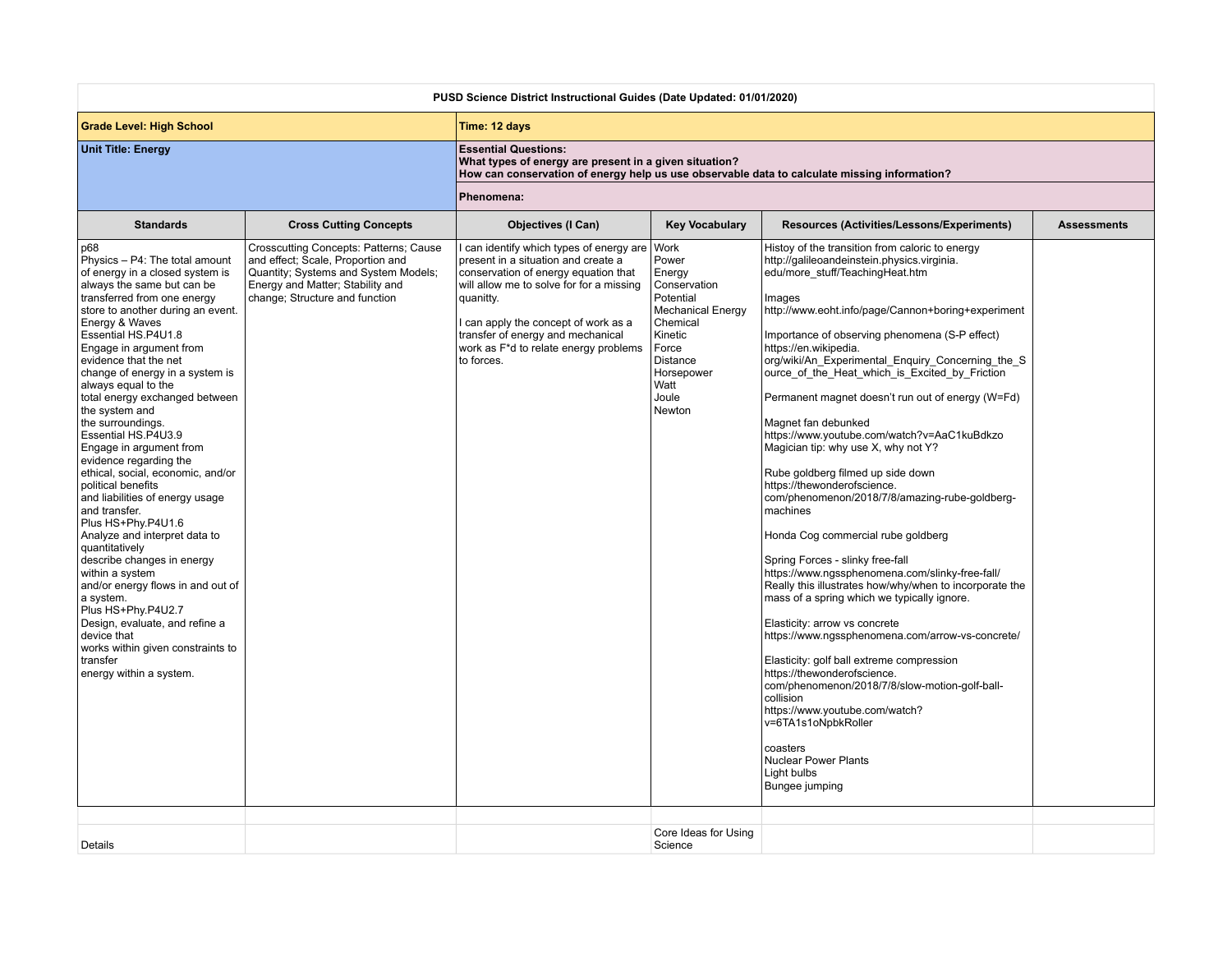|                                                                                                                                                                                                | U1: Scientists explain phenomena using<br>evidence obtained from observations and<br>or scientific investigations. Evidence may<br>lead to developing models and or<br>theories to make sense of phenomena.<br>As new evidence is discovered, models<br>and theories can be revised.<br>U2: The knowledge produced by science is<br>used in engineering and technologies to<br>solve problems and/or create products.<br>U3: Applications of science often have both<br>positive and negative ethical, social,<br>economic, and/or political implications. |  |  |  |
|------------------------------------------------------------------------------------------------------------------------------------------------------------------------------------------------|------------------------------------------------------------------------------------------------------------------------------------------------------------------------------------------------------------------------------------------------------------------------------------------------------------------------------------------------------------------------------------------------------------------------------------------------------------------------------------------------------------------------------------------------------------|--|--|--|
|                                                                                                                                                                                                |                                                                                                                                                                                                                                                                                                                                                                                                                                                                                                                                                            |  |  |  |
|                                                                                                                                                                                                |                                                                                                                                                                                                                                                                                                                                                                                                                                                                                                                                                            |  |  |  |
|                                                                                                                                                                                                |                                                                                                                                                                                                                                                                                                                                                                                                                                                                                                                                                            |  |  |  |
| Sequence                                                                                                                                                                                       |                                                                                                                                                                                                                                                                                                                                                                                                                                                                                                                                                            |  |  |  |
| Do caloric theory history after<br>calculating conservaation of<br>energy equations because the<br>evidence against caloric theory<br>requires making comparisons to<br>other forms of energy. |                                                                                                                                                                                                                                                                                                                                                                                                                                                                                                                                                            |  |  |  |
| Start with individual phenomena,<br>then rube goldbergs or other way<br>around?                                                                                                                |                                                                                                                                                                                                                                                                                                                                                                                                                                                                                                                                                            |  |  |  |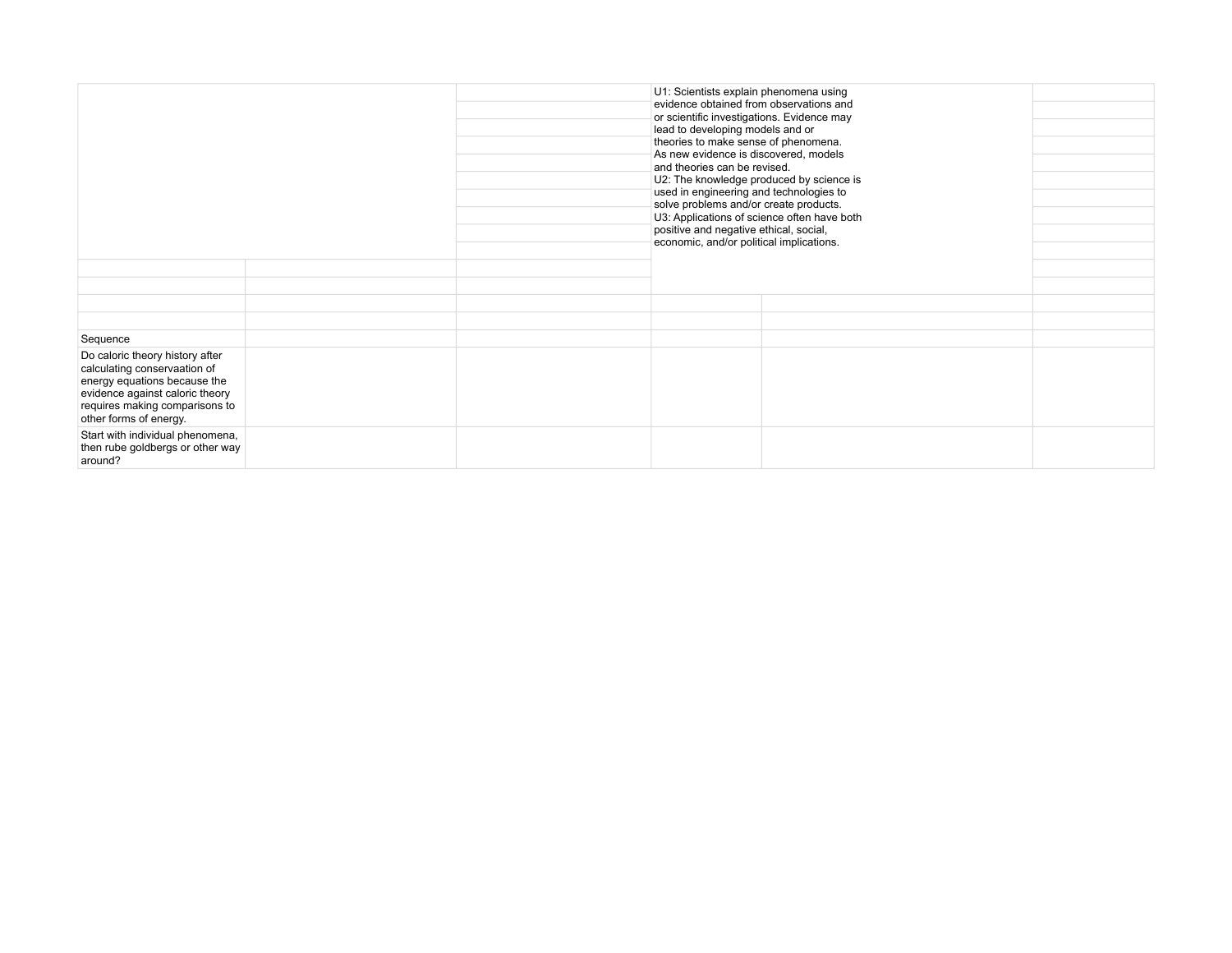| <b>Grade Level: High School</b><br>Time: 7 days<br><b>Unit Title: Momentum</b><br><b>Essential Questions:</b><br>How are Newton's laws and momentum related to one another?<br>How do objects behave during a collisoin?<br>How does the concept of an isolated or non-isolated system impact the way momentum is analyzed?<br>Phenomena:<br><b>Standards</b><br><b>Cross Cutting Concepts</b><br><b>Objectives (I Can)</b><br><b>Key Vocabulary</b><br>Resources (Activities/Lessons/Experiments)<br><b>Assessments</b><br>Crosscutting Concepts: Patterns; Cause<br>can analyze a collision using<br>Force<br>Momentum - why don't woodpeckers get concussions<br>p66<br>and effect; Scale, Proportion and<br>Physics - P2: Objects can affect<br>consevatin of momentum.<br>Time<br>https://thewonderofscience.<br>other objects at a distance.<br>Quantity; Systems and System Models;<br>Mass<br>com/phenomenon/2018/4/30/why-dont-woodpeckers-<br>Motion & Stability - Forces &<br>Energy and Matter; Stability and<br>Velocity<br>can identify whether a system is<br>get-concussions<br>Interactions<br>change; Structure and function<br>isolated or not and whether to analyze<br>Inelastic collision<br>https://www.ngssphenomena.com/woodpecker-<br>Essential HS.P2U1.5<br>a problem using momentum or energy.<br>Elastic collision<br>slowmo/<br>Momentum<br>Construct an explanation for a<br>field's strength and influence on<br>Impulse<br>killer asteroids<br>Conservation<br>https://thewonderofscience.<br>an object (electric, gravitational,<br>Recoil<br>com/phenomenon/2018/7/9/protecting-the-earth-from-<br>magnetic).<br>killer-asteroids<br>p67<br>Physics - P3: Changing the<br>movement of an object requires a<br>Energy + momentum: Newton's cradle (why can't one<br>net force to be acting on it.<br>ball go twice as high?)<br>Motion & Stability - Forces &<br>Einstein's Big Idea video.<br>Interactions<br><b>Essential HS.P3U1.6</b><br>What makes a car safe?<br>Collect, analyze and interpret<br>Why wear helmets?<br>data regarding the change in<br>Why do you follow through when hitting a baseball?<br>motion of an object or system in<br>Aluminum vs wood bats<br>one dimension, to construct an<br>Long range artillery<br>Padded gloves vs. bare hands<br>explanation using Newton's<br>Why do rockets move in space?<br>Laws.<br>Why are you safer in a Hummer vs a Smart Car?<br>Plus HS+Phy.P3U1.4<br>Engage in argument from<br>Figure skater pulling in arms<br>evidence regarding the claim<br>that the total momentum of a<br>system is conserved when<br>there is no net force on the<br>system.<br>Essential HS.P3U2.7<br>Use mathematics and<br>computational thinking to explain<br>how<br>Newton's laws are used in<br>engineering and technologies to<br>create<br>products to serve human ends. | PUSD Science District Instructional Guides (Date Updated: 01/01/2020) |  |  |  |  |  |  |
|------------------------------------------------------------------------------------------------------------------------------------------------------------------------------------------------------------------------------------------------------------------------------------------------------------------------------------------------------------------------------------------------------------------------------------------------------------------------------------------------------------------------------------------------------------------------------------------------------------------------------------------------------------------------------------------------------------------------------------------------------------------------------------------------------------------------------------------------------------------------------------------------------------------------------------------------------------------------------------------------------------------------------------------------------------------------------------------------------------------------------------------------------------------------------------------------------------------------------------------------------------------------------------------------------------------------------------------------------------------------------------------------------------------------------------------------------------------------------------------------------------------------------------------------------------------------------------------------------------------------------------------------------------------------------------------------------------------------------------------------------------------------------------------------------------------------------------------------------------------------------------------------------------------------------------------------------------------------------------------------------------------------------------------------------------------------------------------------------------------------------------------------------------------------------------------------------------------------------------------------------------------------------------------------------------------------------------------------------------------------------------------------------------------------------------------------------------------------------------------------------------------------------------------------------------------------------------------------------------------------------------------------------------------------------------------------------------------------------------------------------------------------------------------------------------------------------------------------------------------|-----------------------------------------------------------------------|--|--|--|--|--|--|
|                                                                                                                                                                                                                                                                                                                                                                                                                                                                                                                                                                                                                                                                                                                                                                                                                                                                                                                                                                                                                                                                                                                                                                                                                                                                                                                                                                                                                                                                                                                                                                                                                                                                                                                                                                                                                                                                                                                                                                                                                                                                                                                                                                                                                                                                                                                                                                                                                                                                                                                                                                                                                                                                                                                                                                                                                                                                  |                                                                       |  |  |  |  |  |  |
|                                                                                                                                                                                                                                                                                                                                                                                                                                                                                                                                                                                                                                                                                                                                                                                                                                                                                                                                                                                                                                                                                                                                                                                                                                                                                                                                                                                                                                                                                                                                                                                                                                                                                                                                                                                                                                                                                                                                                                                                                                                                                                                                                                                                                                                                                                                                                                                                                                                                                                                                                                                                                                                                                                                                                                                                                                                                  |                                                                       |  |  |  |  |  |  |
|                                                                                                                                                                                                                                                                                                                                                                                                                                                                                                                                                                                                                                                                                                                                                                                                                                                                                                                                                                                                                                                                                                                                                                                                                                                                                                                                                                                                                                                                                                                                                                                                                                                                                                                                                                                                                                                                                                                                                                                                                                                                                                                                                                                                                                                                                                                                                                                                                                                                                                                                                                                                                                                                                                                                                                                                                                                                  |                                                                       |  |  |  |  |  |  |
|                                                                                                                                                                                                                                                                                                                                                                                                                                                                                                                                                                                                                                                                                                                                                                                                                                                                                                                                                                                                                                                                                                                                                                                                                                                                                                                                                                                                                                                                                                                                                                                                                                                                                                                                                                                                                                                                                                                                                                                                                                                                                                                                                                                                                                                                                                                                                                                                                                                                                                                                                                                                                                                                                                                                                                                                                                                                  |                                                                       |  |  |  |  |  |  |
| Design, evaluate, and refine a<br>device that minimizes or<br>maximizes the force on a<br>macroscopic object during a<br>collision.                                                                                                                                                                                                                                                                                                                                                                                                                                                                                                                                                                                                                                                                                                                                                                                                                                                                                                                                                                                                                                                                                                                                                                                                                                                                                                                                                                                                                                                                                                                                                                                                                                                                                                                                                                                                                                                                                                                                                                                                                                                                                                                                                                                                                                                                                                                                                                                                                                                                                                                                                                                                                                                                                                                              | Plus HS+Phy.P3U2.5                                                    |  |  |  |  |  |  |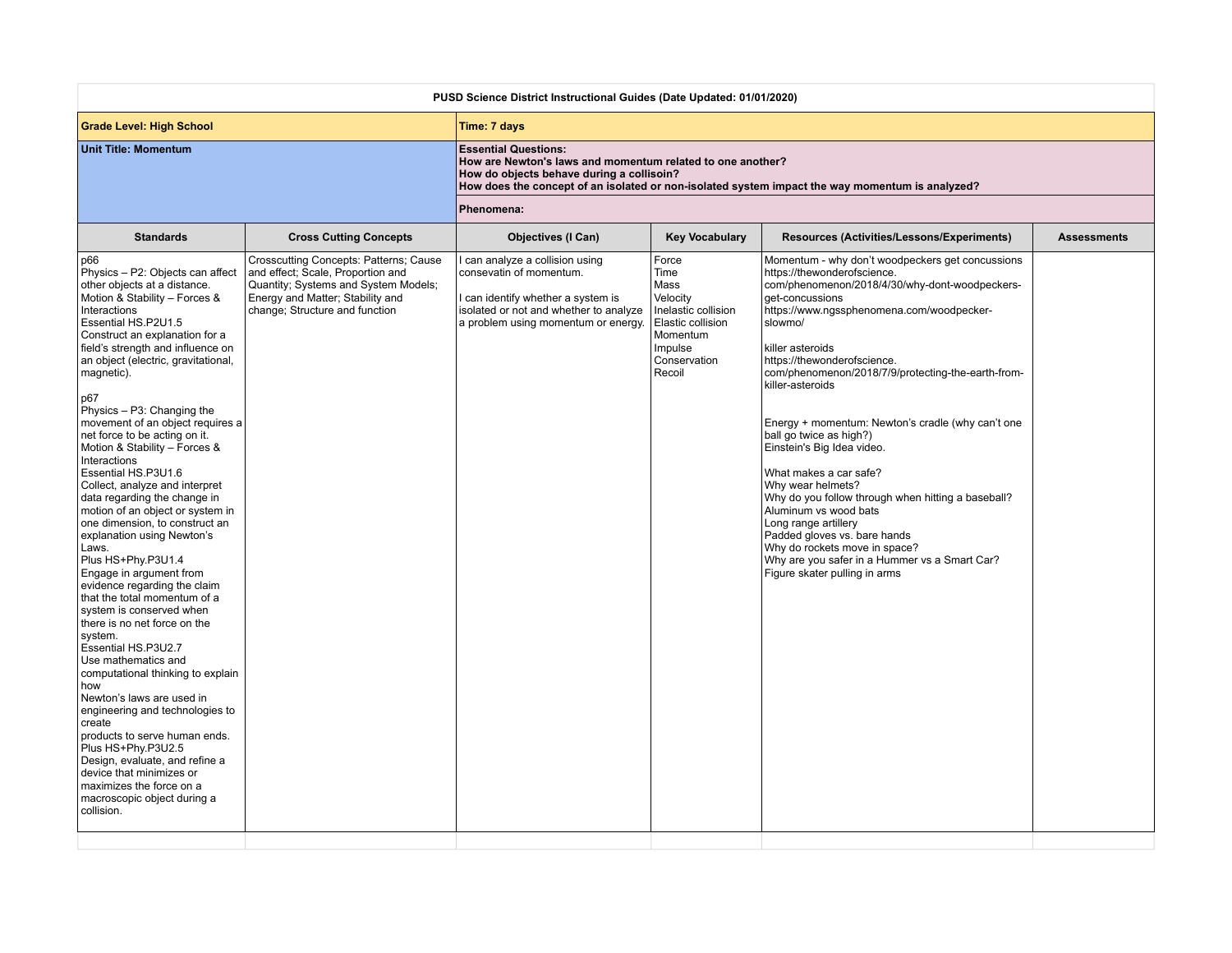| <b>Details</b>                                                                                                                                                                                                                                                                                                                                                                              | Core Ideas for Using<br>Science                                                                                                                                                                                                                                                                                                                                                                                                                                                                                                                            |  |
|---------------------------------------------------------------------------------------------------------------------------------------------------------------------------------------------------------------------------------------------------------------------------------------------------------------------------------------------------------------------------------------------|------------------------------------------------------------------------------------------------------------------------------------------------------------------------------------------------------------------------------------------------------------------------------------------------------------------------------------------------------------------------------------------------------------------------------------------------------------------------------------------------------------------------------------------------------------|--|
| p66<br>Momentum is defined for a particular<br>frame of reference; it is the mass times the velocity of the object. In any<br>system, total momentum is always conserved. If a system interacts with<br>objects outside itself, the total momentum of the system can change;<br>however, any such change is balanced by changes in the momentum of<br>objects outside the system.4 (p. 116) | U1: Scientists explain phenomena using<br>evidence obtained from observations and<br>or scientific investigations. Evidence may<br>lead to developing models and or<br>theories to make sense of phenomena.<br>As new evidence is discovered, models<br>and theories can be revised.<br>U2: The knowledge produced by science is<br>used in engineering and technologies to<br>solve problems and/or create products.<br>U3: Applications of science often have both<br>positive and negative ethical, social,<br>economic, and/or political implications. |  |
|                                                                                                                                                                                                                                                                                                                                                                                             |                                                                                                                                                                                                                                                                                                                                                                                                                                                                                                                                                            |  |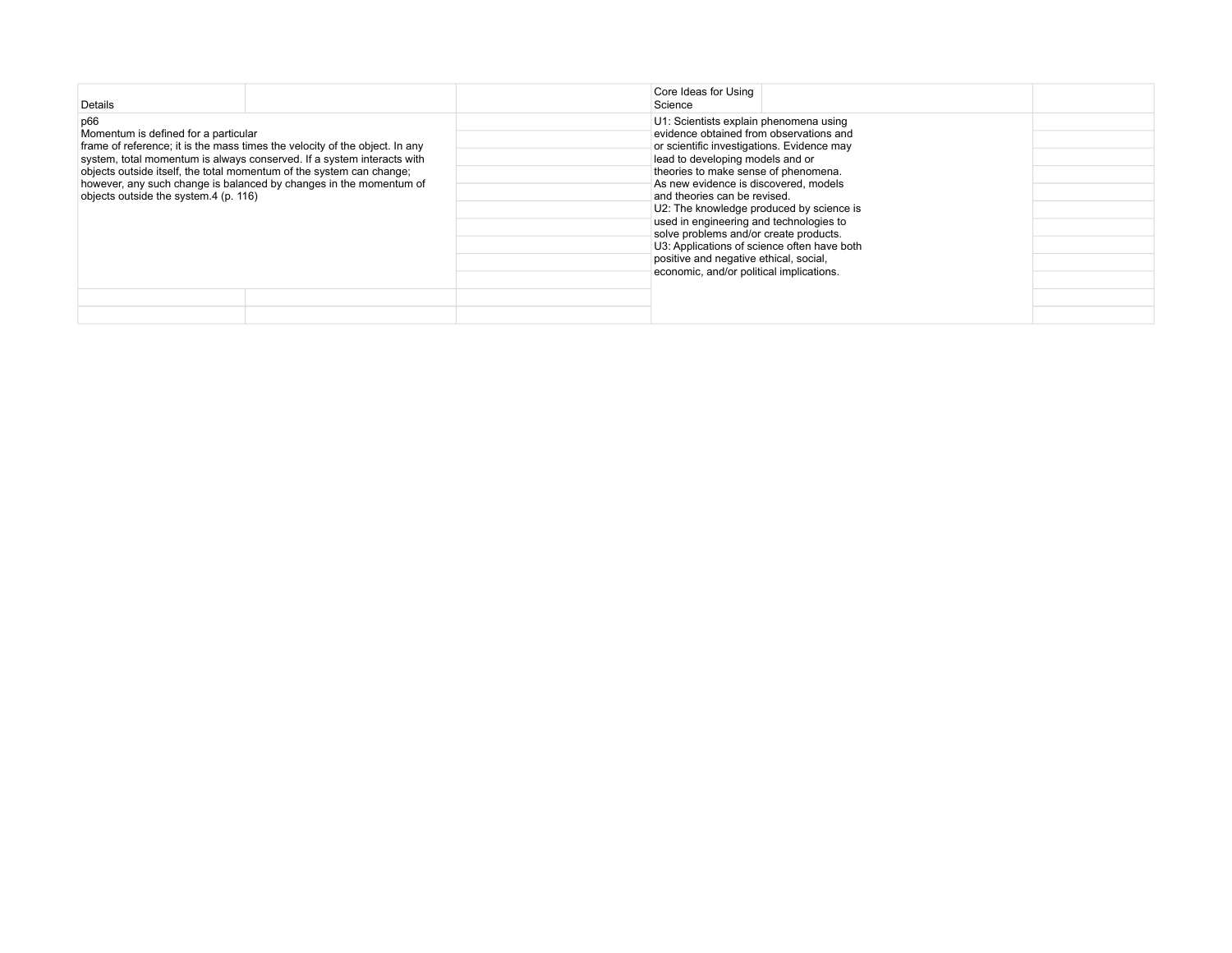| PUSD Science District Instructional Guides (Date Updated: 01/01/2020)                                                |                                                                                                                                                                |                                                                                                                                                                                                                                                                                                          |                                                                                                                    |  |  |
|----------------------------------------------------------------------------------------------------------------------|----------------------------------------------------------------------------------------------------------------------------------------------------------------|----------------------------------------------------------------------------------------------------------------------------------------------------------------------------------------------------------------------------------------------------------------------------------------------------------|--------------------------------------------------------------------------------------------------------------------|--|--|
| Time:                                                                                                                |                                                                                                                                                                |                                                                                                                                                                                                                                                                                                          |                                                                                                                    |  |  |
| <b>Essential Questions:</b>                                                                                          | How do Newton's Laws apply to circuilar motion?<br>What are the misconceptions sorrounding centrifugul force and what is the proper use of centripetal force?  |                                                                                                                                                                                                                                                                                                          |                                                                                                                    |  |  |
| Phenomena:                                                                                                           |                                                                                                                                                                |                                                                                                                                                                                                                                                                                                          |                                                                                                                    |  |  |
| <b>Objectives (I Can)</b>                                                                                            | <b>Key Vocabulary</b>                                                                                                                                          | Resources (Activities/Lessons/Experiments)                                                                                                                                                                                                                                                               | <b>Assessments</b>                                                                                                 |  |  |
| Identify when a circular motion<br>problem should be approached using<br>Newton's laws vs conservation of<br>energy. | Radius<br>Orbit<br>Velocity<br>Acceleration<br>Motion<br>Force<br>Centripetal<br>Centrifugal<br>Angular<br>Degree<br>Gravity                                   | escape from a cone<br>https://www.ngssphenomena.com/physics-escape/<br>human loop<br>https://www.ngssphenomena.com/human-loop/<br>Phenomena<br>Neutron stars<br>Why are roller coasters so much fun?<br>Centrifuge<br>g-forces<br>Car safety - going around curves - why do you spin<br>out?<br>Leverage |                                                                                                                    |  |  |
|                                                                                                                      |                                                                                                                                                                |                                                                                                                                                                                                                                                                                                          |                                                                                                                    |  |  |
|                                                                                                                      | Science                                                                                                                                                        |                                                                                                                                                                                                                                                                                                          |                                                                                                                    |  |  |
|                                                                                                                      |                                                                                                                                                                | U1: Scientists explain phenomena using<br>evidence obtained from observations and<br>or scientific investigations. Evidence may<br>lead to developing models and or<br>theories to make sense of phenomena.                                                                                              |                                                                                                                    |  |  |
| Crosscutting Concepts: Patterns; Cause                                                                               | Energy is a quantitative property of a system that depends on the motion and<br>due to the fact that a system's total energy is conserved, even as, within the | Core Ideas for Using                                                                                                                                                                                                                                                                                     | Uniform circular motiol Orbits of planets<br>As new evidence is discovered, models<br>and theories can be revised. |  |  |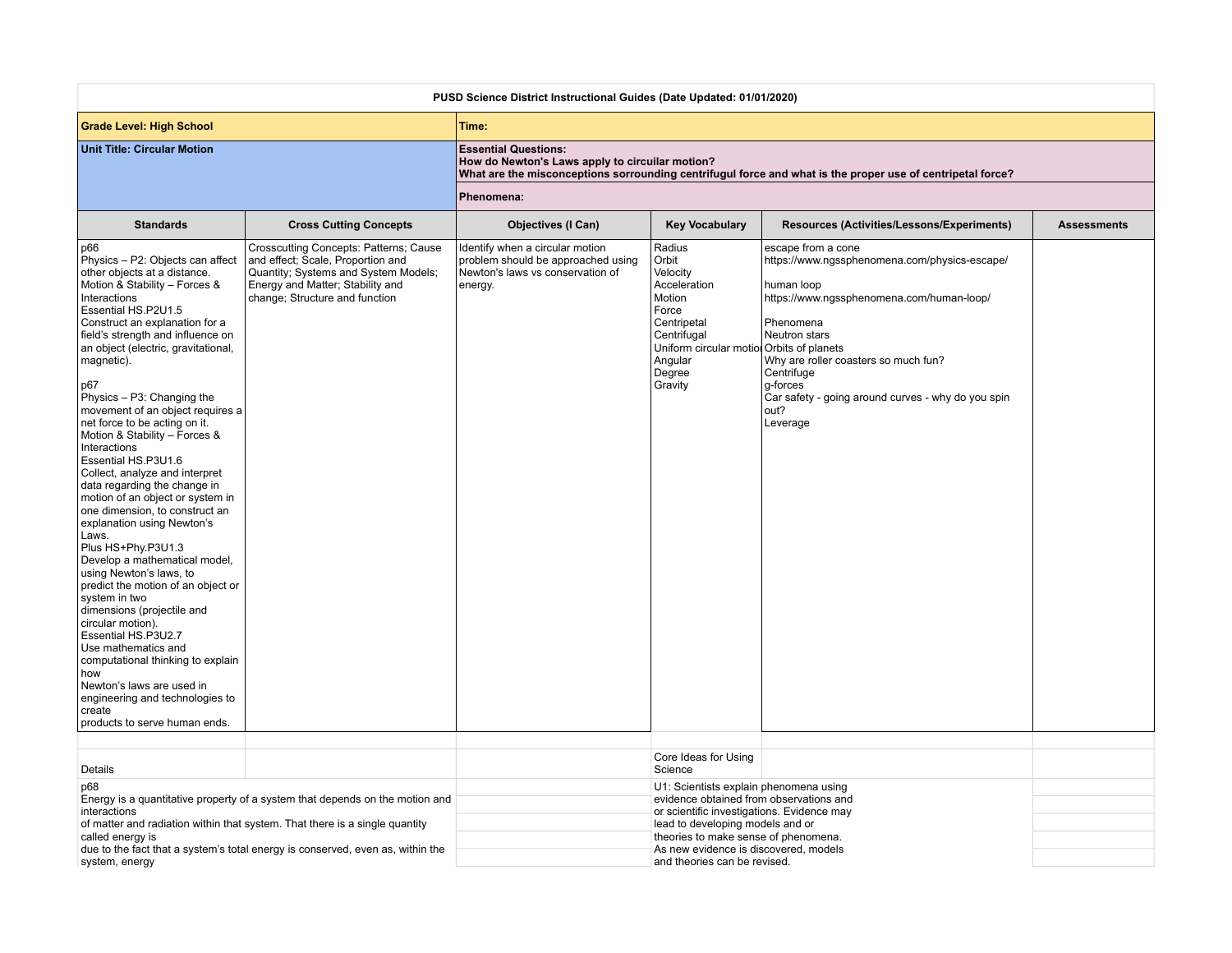| الارون المسالين المستنب والمستنب<br>possible<br>such as in motion,<br>some | is continually transferred from one object to another and between its various<br>forms. At the macroscopic scale, energy manifests itself in multiple ways,<br>sound, light, and thermal energy. "Mechanical energy" generally refers to<br>combination of motion and stored energy in an operating machine. "Chemical | U2: The knowledge produced by science is<br>used in engineering and technologies to<br>solve problems and/or create products.<br>U3: Applications of science often have both<br>positive and negative ethical, social,<br>economic, and/or political implications. |  |
|----------------------------------------------------------------------------|------------------------------------------------------------------------------------------------------------------------------------------------------------------------------------------------------------------------------------------------------------------------------------------------------------------------|--------------------------------------------------------------------------------------------------------------------------------------------------------------------------------------------------------------------------------------------------------------------|--|
|                                                                            |                                                                                                                                                                                                                                                                                                                        |                                                                                                                                                                                                                                                                    |  |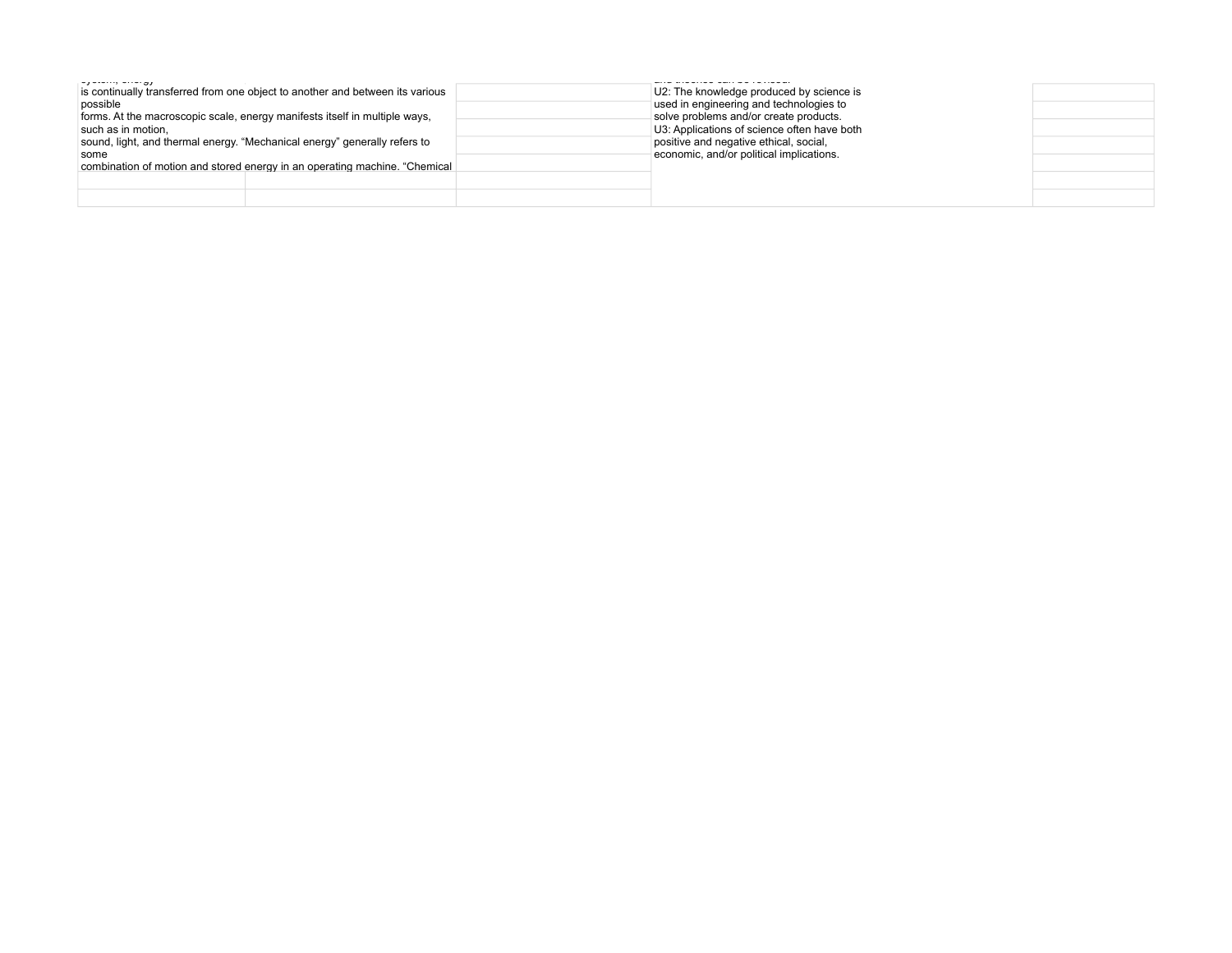| PUSD Science District Instructional Guides (Date Updated: 01/01/2020) |                                                                                                                                                                                           |                                                                                                                                                                   |                       |                                                                      |                    |
|-----------------------------------------------------------------------|-------------------------------------------------------------------------------------------------------------------------------------------------------------------------------------------|-------------------------------------------------------------------------------------------------------------------------------------------------------------------|-----------------------|----------------------------------------------------------------------|--------------------|
| <b>Grade Level: High School</b>                                       |                                                                                                                                                                                           | Time: 4 days                                                                                                                                                      |                       |                                                                      |                    |
| <b>Unit Title: Special Relativity</b>                                 |                                                                                                                                                                                           | <b>Essential Questions:</b><br>What is an objects 'true' speed?<br>How are length and the rate of time altered by velocity?<br>How are clasic paradoxes resolved? |                       |                                                                      |                    |
|                                                                       |                                                                                                                                                                                           | Phenomena:                                                                                                                                                        |                       |                                                                      |                    |
| <b>Standards</b>                                                      | <b>Cross Cutting Concepts</b>                                                                                                                                                             | <b>Objectives (I Can)</b>                                                                                                                                         | <b>Key Vocabulary</b> | Resources (Activities/Lessons/Experiments)                           | <b>Assessments</b> |
| U <sub>1</sub> , U <sub>2</sub> , U <sub>3</sub><br>P2, P3, P4        | Crosscutting Concepts: Patterns; Cause<br>and effect; Scale, Proportion and<br>Quantity; Systems and System Models;<br>Energy and Matter; Stability and<br>change; Structure and function |                                                                                                                                                                   |                       | Relativity<br>https://www.ngssphenomena.com/who-moves-sky-or-<br>us/ |                    |
| Details                                                               |                                                                                                                                                                                           |                                                                                                                                                                   |                       |                                                                      |                    |
|                                                                       |                                                                                                                                                                                           |                                                                                                                                                                   |                       |                                                                      |                    |
|                                                                       |                                                                                                                                                                                           |                                                                                                                                                                   |                       |                                                                      |                    |
|                                                                       |                                                                                                                                                                                           |                                                                                                                                                                   |                       |                                                                      |                    |
|                                                                       |                                                                                                                                                                                           |                                                                                                                                                                   |                       |                                                                      |                    |
|                                                                       |                                                                                                                                                                                           |                                                                                                                                                                   |                       |                                                                      |                    |
|                                                                       |                                                                                                                                                                                           |                                                                                                                                                                   |                       |                                                                      |                    |
|                                                                       |                                                                                                                                                                                           |                                                                                                                                                                   |                       |                                                                      |                    |
|                                                                       |                                                                                                                                                                                           |                                                                                                                                                                   |                       |                                                                      |                    |
|                                                                       |                                                                                                                                                                                           |                                                                                                                                                                   |                       |                                                                      |                    |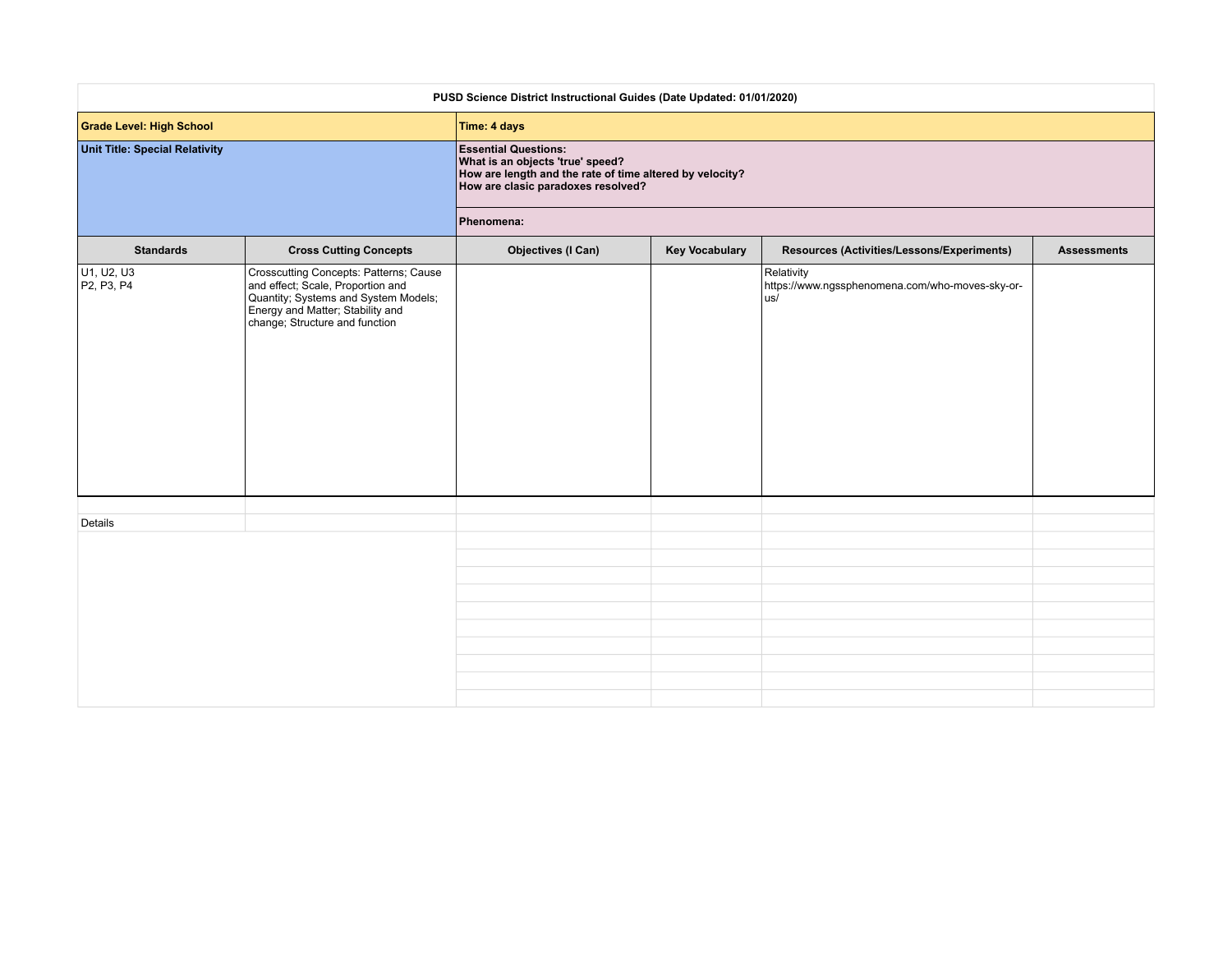| PUSD Science District Instructional Guides (Date Updated: 01/01/2020) |                                                                                                                                                                                           |                                                                                                                                                                                                                                                           |                                                                                                |                                                                                  |                    |
|-----------------------------------------------------------------------|-------------------------------------------------------------------------------------------------------------------------------------------------------------------------------------------|-----------------------------------------------------------------------------------------------------------------------------------------------------------------------------------------------------------------------------------------------------------|------------------------------------------------------------------------------------------------|----------------------------------------------------------------------------------|--------------------|
| <b>Grade Level: High School</b>                                       |                                                                                                                                                                                           | Time:                                                                                                                                                                                                                                                     |                                                                                                |                                                                                  |                    |
| <b>Unit Title: Fluid Statics</b>                                      |                                                                                                                                                                                           | <b>Essential Questions:</b><br>How are pressure and depth related?<br>How large is the buoyancy force on an object?<br>How are mass, density, volume, and buoyancy related to each other?                                                                 |                                                                                                |                                                                                  |                    |
|                                                                       |                                                                                                                                                                                           | Phenomena:                                                                                                                                                                                                                                                |                                                                                                |                                                                                  |                    |
| <b>Standards</b>                                                      | <b>Cross Cutting Concepts</b>                                                                                                                                                             | <b>Objectives (I Can)</b>                                                                                                                                                                                                                                 | <b>Key Vocabulary</b>                                                                          | Resources (Activities/Lessons/Experiments)                                       | <b>Assessments</b> |
| U1, U2, U3<br>P2, P3, P4                                              | Crosscutting Concepts: Patterns; Cause<br>and effect; Scale, Proportion and<br>Quantity; Systems and System Models;<br>Energy and Matter; Stability and<br>change; Structure and function | Do calculations using the<br>pressure/depth equation.<br>Use the buoyacy equation and spot<br>conceptual relationships between the<br>variables in it with other information<br>(for instance, that when an object is<br>floating, the weight = buoyancy) | density, buoyancy,<br>mass, weight,<br>pressure, volume,<br>archimedes principle,<br>submerged | bed of nails<br>https://www.youtube.com/watch?<br>v=P1zfktn4AzU&feature=youtu.be |                    |
|                                                                       |                                                                                                                                                                                           |                                                                                                                                                                                                                                                           | Core Ideas for Using                                                                           |                                                                                  |                    |
| Details                                                               |                                                                                                                                                                                           |                                                                                                                                                                                                                                                           | Science                                                                                        |                                                                                  |                    |
|                                                                       |                                                                                                                                                                                           |                                                                                                                                                                                                                                                           | U1: Scientists explain phenomena using<br>evidence obtained from observations and              |                                                                                  |                    |
|                                                                       |                                                                                                                                                                                           |                                                                                                                                                                                                                                                           | or scientific investigations. Evidence may<br>lead to developing models and or                 |                                                                                  |                    |
|                                                                       |                                                                                                                                                                                           |                                                                                                                                                                                                                                                           | theories to make sense of phenomena.<br>As new evidence is discovered, models                  |                                                                                  |                    |
|                                                                       |                                                                                                                                                                                           |                                                                                                                                                                                                                                                           | and theories can be revised.<br>U2: The knowledge produced by science is                       |                                                                                  |                    |
|                                                                       |                                                                                                                                                                                           |                                                                                                                                                                                                                                                           | used in engineering and technologies to                                                        |                                                                                  |                    |
|                                                                       |                                                                                                                                                                                           |                                                                                                                                                                                                                                                           | solve problems and/or create products.<br>U3: Applications of science often have both          |                                                                                  |                    |
|                                                                       |                                                                                                                                                                                           |                                                                                                                                                                                                                                                           | positive and negative ethical, social,<br>economic, and/or political implications.             |                                                                                  |                    |
|                                                                       |                                                                                                                                                                                           |                                                                                                                                                                                                                                                           |                                                                                                |                                                                                  |                    |
|                                                                       |                                                                                                                                                                                           |                                                                                                                                                                                                                                                           |                                                                                                |                                                                                  |                    |
|                                                                       |                                                                                                                                                                                           |                                                                                                                                                                                                                                                           |                                                                                                |                                                                                  |                    |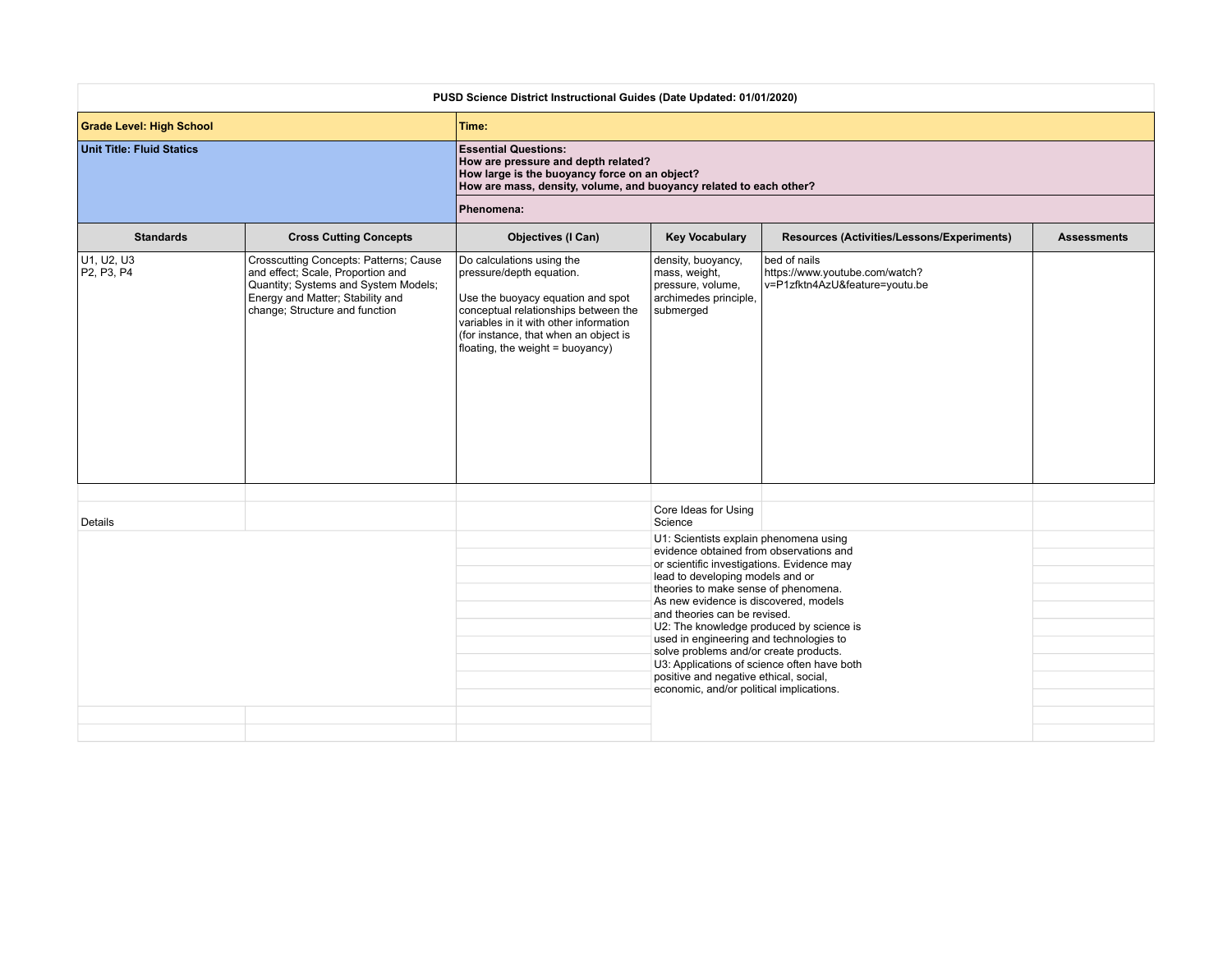| PUSD Science District Instructional Guides (Date Updated: 01/01/2020) |                                                                                                                                                                                           |                                                                                                                                                                                                                                                                                                                                                                                                    |                                                                                                                                                                                                                                                                                                                                                                                                                                                                                                                                                            |                                                                                                                                                                                      |                    |
|-----------------------------------------------------------------------|-------------------------------------------------------------------------------------------------------------------------------------------------------------------------------------------|----------------------------------------------------------------------------------------------------------------------------------------------------------------------------------------------------------------------------------------------------------------------------------------------------------------------------------------------------------------------------------------------------|------------------------------------------------------------------------------------------------------------------------------------------------------------------------------------------------------------------------------------------------------------------------------------------------------------------------------------------------------------------------------------------------------------------------------------------------------------------------------------------------------------------------------------------------------------|--------------------------------------------------------------------------------------------------------------------------------------------------------------------------------------|--------------------|
| <b>Grade Level: High School</b>                                       |                                                                                                                                                                                           | Time:                                                                                                                                                                                                                                                                                                                                                                                              |                                                                                                                                                                                                                                                                                                                                                                                                                                                                                                                                                            |                                                                                                                                                                                      |                    |
| <b>Unit Title: Fluid Dynamics</b>                                     |                                                                                                                                                                                           | <b>Essential Questions:</b><br>What are laminar and turbulent flow and separation and how are they related to drag?<br>How is lift generated on a wing?<br>How can Bernoulli's principle predict pressures around an objecect and what are it's limitations?<br>How should streamline information from a wind tunnle be interpreted?                                                               |                                                                                                                                                                                                                                                                                                                                                                                                                                                                                                                                                            |                                                                                                                                                                                      |                    |
|                                                                       |                                                                                                                                                                                           | Phenomena:                                                                                                                                                                                                                                                                                                                                                                                         |                                                                                                                                                                                                                                                                                                                                                                                                                                                                                                                                                            |                                                                                                                                                                                      |                    |
| <b>Standards</b>                                                      | <b>Cross Cutting Concepts</b>                                                                                                                                                             | <b>Objectives (I Can)</b>                                                                                                                                                                                                                                                                                                                                                                          | <b>Key Vocabulary</b>                                                                                                                                                                                                                                                                                                                                                                                                                                                                                                                                      | Resources (Activities/Lessons/Experiments)                                                                                                                                           | <b>Assessments</b> |
| U1, U2, U3<br>P2, P3, P4                                              | Crosscutting Concepts: Patterns; Cause<br>and effect; Scale, Proportion and<br>Quantity; Systems and System Models;<br>Energy and Matter; Stability and<br>change; Structure and function | Analyze a streamline diagram for<br>areas of high or low speed.<br>Apply Bernoulli's principle to identify<br>high and low pressure.<br>Identify exceptions to Bernoulli's<br>principle.<br>Explain how a wing generates lift using<br>both Bernoulli's principle and<br>conservation of momentum.<br>Identify factors that increase or<br>dedcrease drag, including separation<br>and turbulence. | Laminar, turbulent,<br>bernoulli, separation,<br>drag, lift, streamline,<br>viscosity                                                                                                                                                                                                                                                                                                                                                                                                                                                                      | Bike rider laying flat, aerodynamics<br>https://www.ngssphenomena.com/bike-aerodynamics/<br>Bernoulli Basketball<br>https://www.youtube.com/watch?<br>v=QtP_bh2lMXc&feature=youtu.be |                    |
| Details                                                               |                                                                                                                                                                                           |                                                                                                                                                                                                                                                                                                                                                                                                    |                                                                                                                                                                                                                                                                                                                                                                                                                                                                                                                                                            |                                                                                                                                                                                      |                    |
|                                                                       |                                                                                                                                                                                           |                                                                                                                                                                                                                                                                                                                                                                                                    | Core Ideas for Using<br>Science                                                                                                                                                                                                                                                                                                                                                                                                                                                                                                                            |                                                                                                                                                                                      |                    |
|                                                                       |                                                                                                                                                                                           |                                                                                                                                                                                                                                                                                                                                                                                                    | U1: Scientists explain phenomena using<br>evidence obtained from observations and<br>or scientific investigations. Evidence may<br>lead to developing models and or<br>theories to make sense of phenomena.<br>As new evidence is discovered, models<br>and theories can be revised.<br>U2: The knowledge produced by science is<br>used in engineering and technologies to<br>solve problems and/or create products.<br>U3: Applications of science often have both<br>positive and negative ethical, social,<br>economic, and/or political implications. |                                                                                                                                                                                      |                    |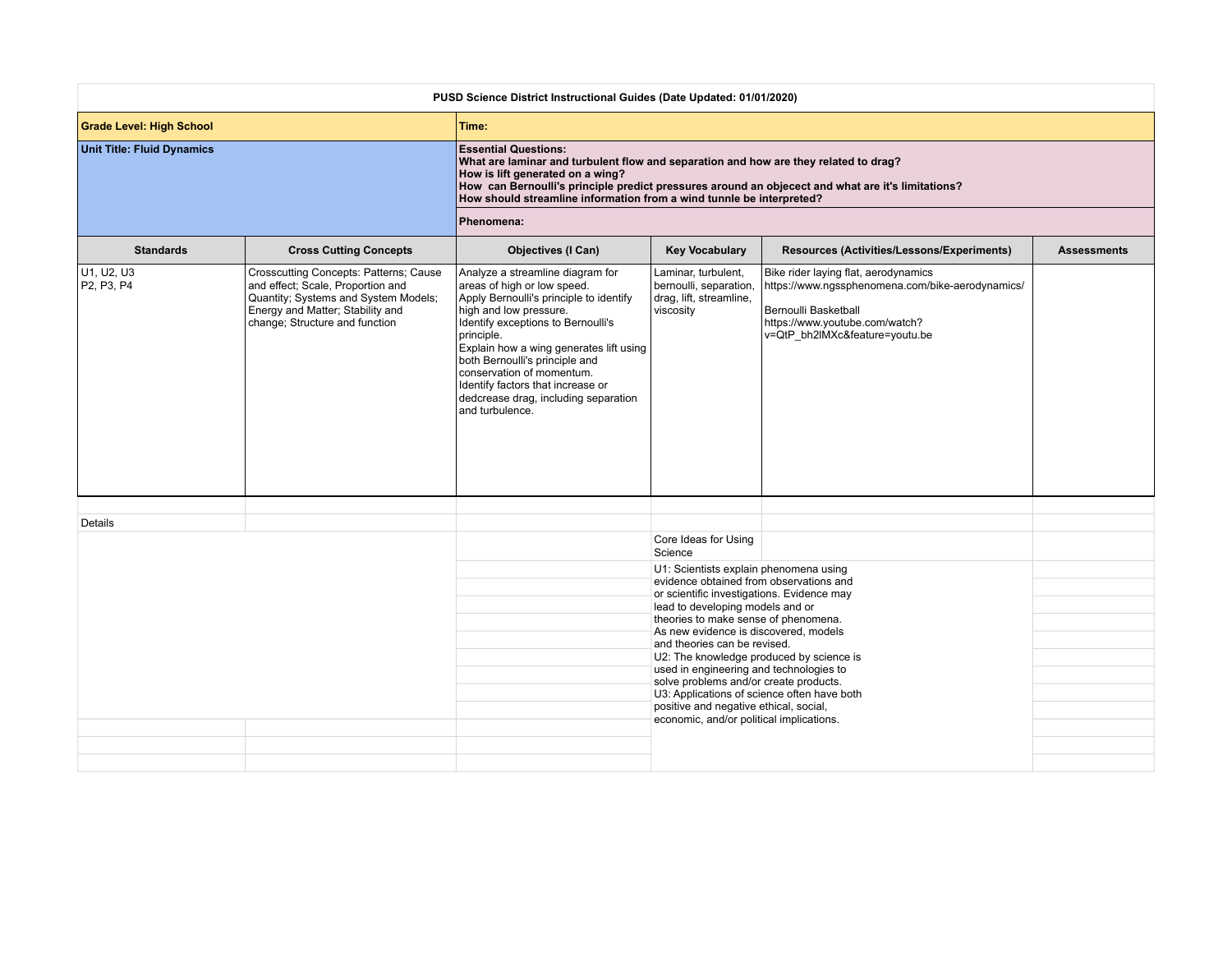| PUSD Science District Instructional Guides (Date Updated: 01/01/2020) |                               |                                                                                                                                                                                                                                                                                                                       |                       |                                            |                    |
|-----------------------------------------------------------------------|-------------------------------|-----------------------------------------------------------------------------------------------------------------------------------------------------------------------------------------------------------------------------------------------------------------------------------------------------------------------|-----------------------|--------------------------------------------|--------------------|
| Grade Level: High School                                              |                               | Time:                                                                                                                                                                                                                                                                                                                 |                       |                                            |                    |
| Unit Title: Electrostatics and Gravity                                |                               | <b>Essential Questions:</b><br>How are static electricity and gravity similar to each other?<br>What are voltage, electric field, electrc force, and elecctric potential energy; how are they related to each other and how are they<br>different?<br>How can invisible abstract concepts be represented graphically? |                       |                                            |                    |
|                                                                       |                               | Phenomena:                                                                                                                                                                                                                                                                                                            |                       |                                            |                    |
| <b>Standards</b>                                                      | <b>Cross Cutting Concepts</b> | <b>Objectives (I Can)</b>                                                                                                                                                                                                                                                                                             | <b>Key Vocabulary</b> | Resources (Activities/Lessons/Experiments) | <b>Assessments</b> |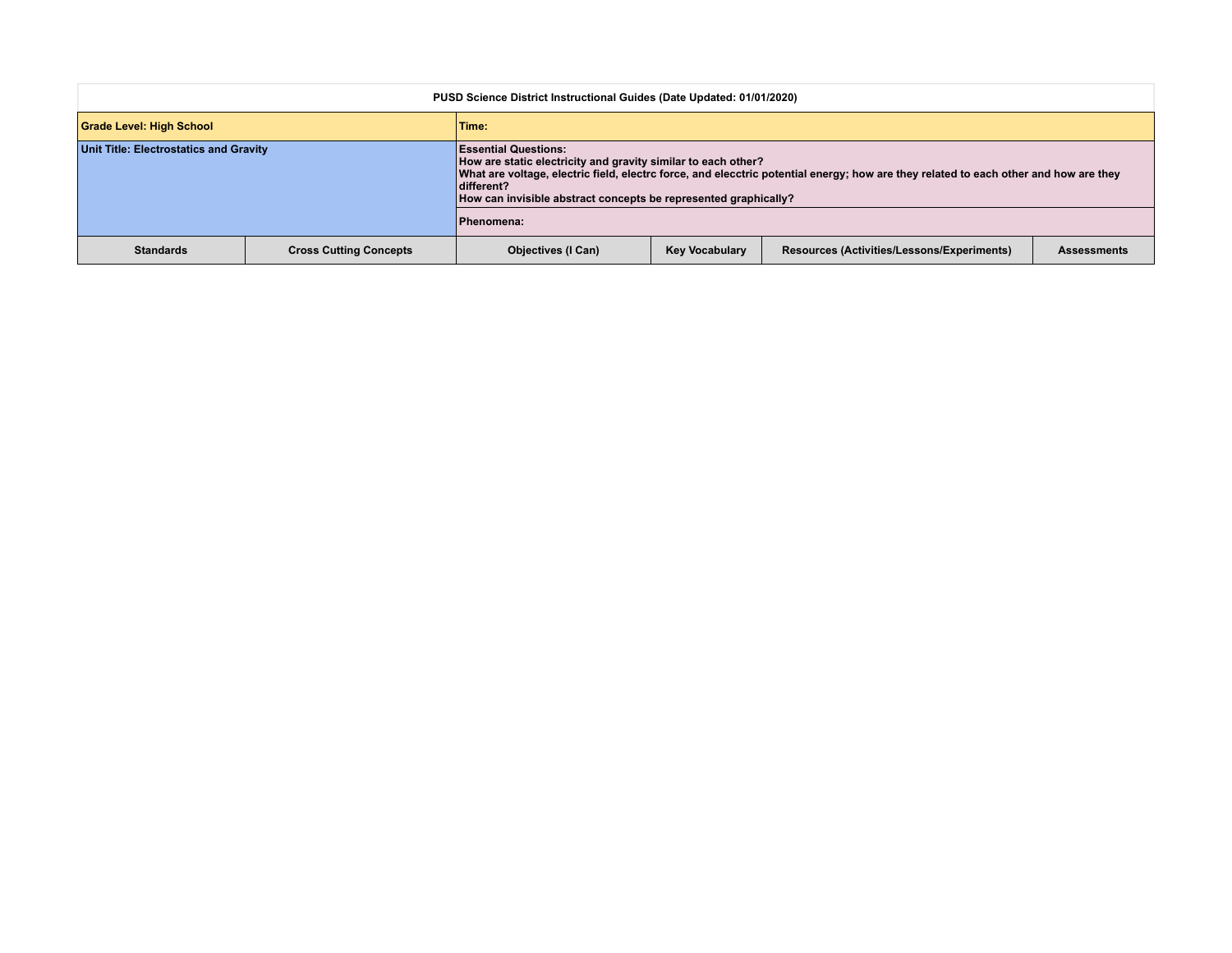| Core Ideas for Using<br>Details<br>Science<br>U1: Scientists explain phenomena using | p66<br>Physics - P2: Objects can affect<br>other objects at a distance.<br>Motion & Stability - Forces &<br>Interactions<br>Essential HS.P2U1.5<br>Construct an explanation for a<br>field's strength and influence on<br>an object (electric, gravitational,<br>magnetic).<br>p67<br>Physics - P3: Changing the<br>movement of an object requires a<br>net force to be acting on it.<br>Motion & Stability - Forces &<br>Interactions<br>Essential HS.P3U1.6<br>Collect, analyze and interpret<br>data regarding the change in<br>motion of an object or system in<br>one dimension, to construct an<br>explanation using Newton's<br>Laws.<br>Plus HS+Phy.P3U1.2<br>Develop and use mathematical<br>models of Newton's law of<br>gravitation and Coulomb's law to<br>describe and predict the<br>gravitational and electrostatic<br>forces between objects<br>p76<br>Earth and Space - E2: The Earth<br>and our solar system are a very<br>small part of one of many<br>galaxies within the Universe.<br>Earth and the Solar System<br>Essential HS.E2U1.16<br>Construct an explanation of how<br>gravitational forces<br>impact<br>the evolution of planetary motion<br>Plus HS+E.E2U1.13<br>Analyze and interpret data<br>showing how<br>gravitational forces are<br>influenced by mass, and<br>the distance between objects.<br>Plus HS+E.E2U1.14<br>Use mathematics and<br>computational thinking to<br>explain the movement of planets<br>and objects in<br>the solar system. | Crosscutting Concepts: Patterns; Cause<br>and effect; Scale, Proportion and<br>Quantity; Systems and System Models;<br>Energy and Matter; Stability and<br>change; Structure and function | Calculate relationships between<br>voltage, electric field, electrc force, and<br>elecctric potential energy.<br>Know when to use the law of<br>superposition and when not to.<br>Draw and interpret diagrams of electric<br>fields and equipotential lines.<br>Describe similarities between<br>electricity and gravity.<br>Calculate gravitational force and<br>gravitation field using Newton's<br>Universal Gravitation Equation.<br>Use the Universal Gravitation Equation<br>in conjunction with circular motion<br>equations to calculate simple orbits. | Magnet<br><b>Magnetic Field</b><br><b>Electric Field</b><br>Charge<br>Resistance<br>Battery<br>Ohm<br>Watt<br>Coulomb<br>Volt<br>Ampere<br>Circuit<br><b>Electrical Potential</b><br>Electrostatic | Electrostatics: Lightning<br>https://www.ngssphenomena.com/statue-of-lightning/<br>Lightning<br>High voltage discharges<br>Van de Graff generator<br>Cotton and polyester blankets pulled appart in a dark<br>room.<br>Electroscope needle attracts to a charged object vs<br>compass needle to a magnet - how are electricity and<br>magnetism different?<br>Disassemble a Iyden jar<br><b>Clacking Can</b><br>static electricity demo compelation<br>https://www.youtube.com/watch?v=ViZNqU-Yt-Y<br>Gravity Phenomena:<br>Cavendish experiment<br>https://thewonderofscience.<br>com/phenomenon/2018/7/12/cavendish-experiment<br>Harder to hit the sun than it is to leave the solar<br>system<br>1) https://www.youtube.com/watch?v=LHvR1fRTW8g<br>2) https://www.youtube.com/watch?v=dhDD2KaflSU |  |
|--------------------------------------------------------------------------------------|--------------------------------------------------------------------------------------------------------------------------------------------------------------------------------------------------------------------------------------------------------------------------------------------------------------------------------------------------------------------------------------------------------------------------------------------------------------------------------------------------------------------------------------------------------------------------------------------------------------------------------------------------------------------------------------------------------------------------------------------------------------------------------------------------------------------------------------------------------------------------------------------------------------------------------------------------------------------------------------------------------------------------------------------------------------------------------------------------------------------------------------------------------------------------------------------------------------------------------------------------------------------------------------------------------------------------------------------------------------------------------------------------------------------------------------------------------------------------------------|-------------------------------------------------------------------------------------------------------------------------------------------------------------------------------------------|-----------------------------------------------------------------------------------------------------------------------------------------------------------------------------------------------------------------------------------------------------------------------------------------------------------------------------------------------------------------------------------------------------------------------------------------------------------------------------------------------------------------------------------------------------------------|----------------------------------------------------------------------------------------------------------------------------------------------------------------------------------------------------|-------------------------------------------------------------------------------------------------------------------------------------------------------------------------------------------------------------------------------------------------------------------------------------------------------------------------------------------------------------------------------------------------------------------------------------------------------------------------------------------------------------------------------------------------------------------------------------------------------------------------------------------------------------------------------------------------------------------------------------------------------------------------------------------------------|--|
|                                                                                      |                                                                                                                                                                                                                                                                                                                                                                                                                                                                                                                                                                                                                                                                                                                                                                                                                                                                                                                                                                                                                                                                                                                                                                                                                                                                                                                                                                                                                                                                                      |                                                                                                                                                                                           |                                                                                                                                                                                                                                                                                                                                                                                                                                                                                                                                                                 |                                                                                                                                                                                                    |                                                                                                                                                                                                                                                                                                                                                                                                                                                                                                                                                                                                                                                                                                                                                                                                       |  |
|                                                                                      | p66                                                                                                                                                                                                                                                                                                                                                                                                                                                                                                                                                                                                                                                                                                                                                                                                                                                                                                                                                                                                                                                                                                                                                                                                                                                                                                                                                                                                                                                                                  |                                                                                                                                                                                           |                                                                                                                                                                                                                                                                                                                                                                                                                                                                                                                                                                 |                                                                                                                                                                                                    |                                                                                                                                                                                                                                                                                                                                                                                                                                                                                                                                                                                                                                                                                                                                                                                                       |  |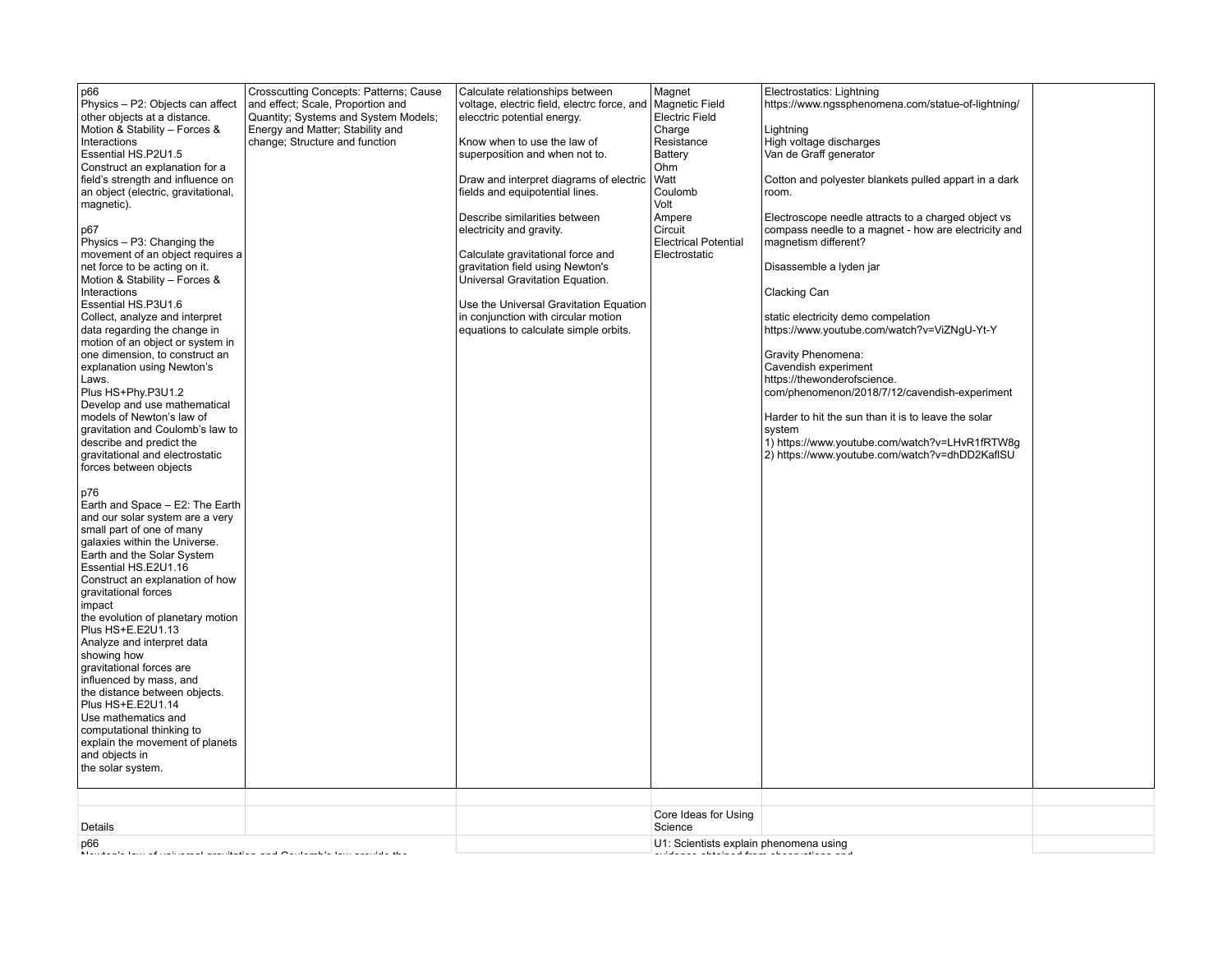| Newton's law of universal gravitation and Coulomb's law provide the<br>mathematical models to describe and predict the effects of gravitational and<br>electrostatic forces between distant objects. Forces at a distance are<br>explained by fields permeating space that can transfer energy through space.<br>Magnets or changing electric fields cause magnetic fields; electric charges or<br>changing magnetic fields cause electric fields. 4 (p. 116)<br>p76<br>Planetary motions around the sun can be predicted using Kepler's three<br>empirical<br>laws, which can be explained based on Newton's theory of gravity. These<br>orbits may<br>also change somewhat due to the gravitational effects from, or collisions | evidence obtained from observations and<br>or scientific investigations. Evidence may<br>lead to developing models and or<br>theories to make sense of phenomena.<br>As new evidence is discovered, models<br>and theories can be revised.<br>U2: The knowledge produced by science is<br>used in engineering and technologies to<br>solve problems and/or create products.<br>U3: Applications of science often have both<br>positive and negative ethical, social,<br>economic, and/or political implications. |  |
|-----------------------------------------------------------------------------------------------------------------------------------------------------------------------------------------------------------------------------------------------------------------------------------------------------------------------------------------------------------------------------------------------------------------------------------------------------------------------------------------------------------------------------------------------------------------------------------------------------------------------------------------------------------------------------------------------------------------------------------|------------------------------------------------------------------------------------------------------------------------------------------------------------------------------------------------------------------------------------------------------------------------------------------------------------------------------------------------------------------------------------------------------------------------------------------------------------------------------------------------------------------|--|
|-----------------------------------------------------------------------------------------------------------------------------------------------------------------------------------------------------------------------------------------------------------------------------------------------------------------------------------------------------------------------------------------------------------------------------------------------------------------------------------------------------------------------------------------------------------------------------------------------------------------------------------------------------------------------------------------------------------------------------------|------------------------------------------------------------------------------------------------------------------------------------------------------------------------------------------------------------------------------------------------------------------------------------------------------------------------------------------------------------------------------------------------------------------------------------------------------------------------------------------------------------------|--|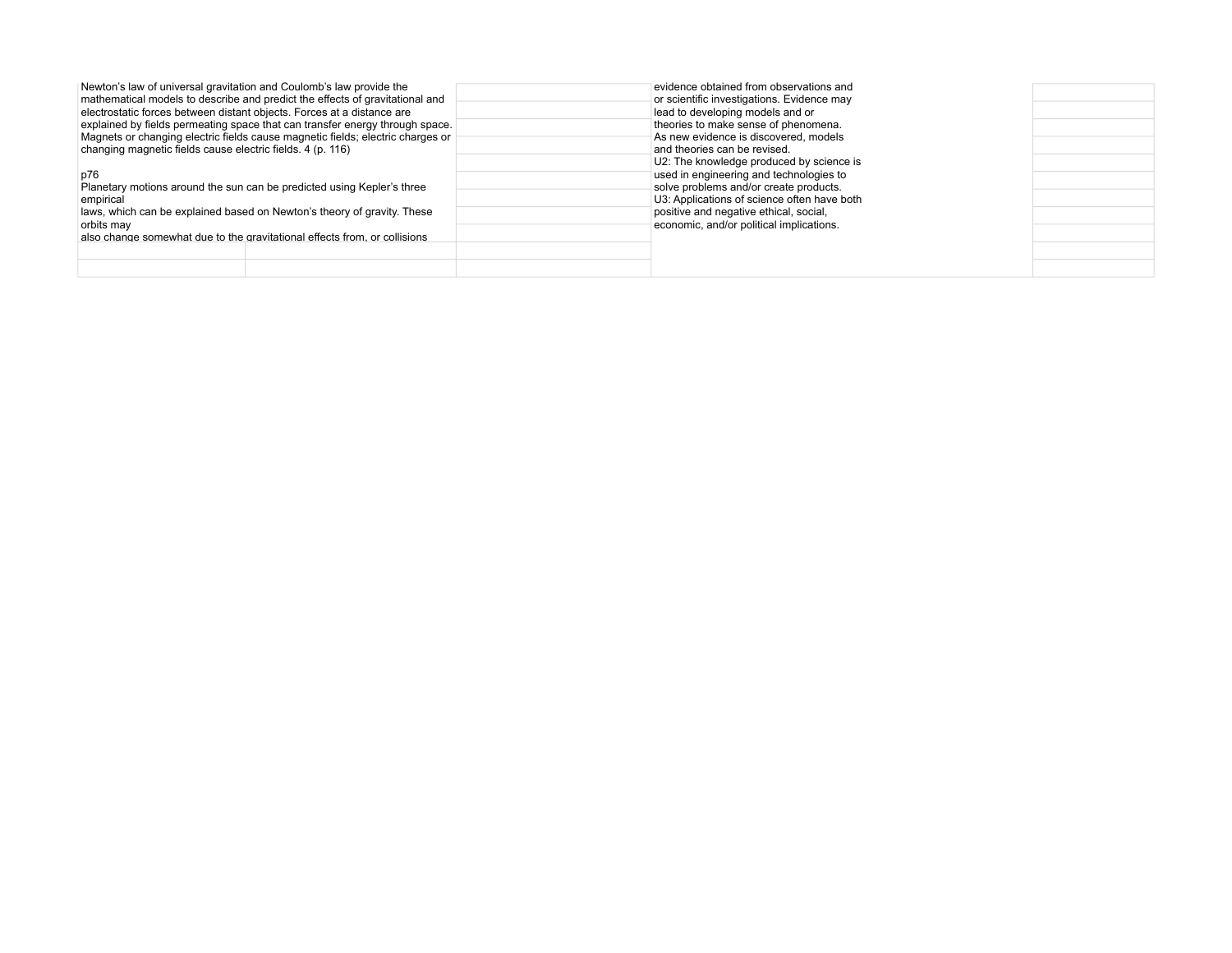|                                                                                                                                                                                                                                                                                                                                                                                                                                                                                                                    | PUSD Science District Instructional Guides (Date Updated: 01/01/2020)                                                                                                                     |                                                                                                                                                                                                                                                                                                                                                                                                             |                                                                                                                                                                                                                                                                                                                                                                                                                                                                                                                                                            |                                                                                                                                                                                                                                                                                                                                                                                                                                                                                            |                    |
|--------------------------------------------------------------------------------------------------------------------------------------------------------------------------------------------------------------------------------------------------------------------------------------------------------------------------------------------------------------------------------------------------------------------------------------------------------------------------------------------------------------------|-------------------------------------------------------------------------------------------------------------------------------------------------------------------------------------------|-------------------------------------------------------------------------------------------------------------------------------------------------------------------------------------------------------------------------------------------------------------------------------------------------------------------------------------------------------------------------------------------------------------|------------------------------------------------------------------------------------------------------------------------------------------------------------------------------------------------------------------------------------------------------------------------------------------------------------------------------------------------------------------------------------------------------------------------------------------------------------------------------------------------------------------------------------------------------------|--------------------------------------------------------------------------------------------------------------------------------------------------------------------------------------------------------------------------------------------------------------------------------------------------------------------------------------------------------------------------------------------------------------------------------------------------------------------------------------------|--------------------|
| <b>Grade Level: High School</b>                                                                                                                                                                                                                                                                                                                                                                                                                                                                                    |                                                                                                                                                                                           | Time:                                                                                                                                                                                                                                                                                                                                                                                                       |                                                                                                                                                                                                                                                                                                                                                                                                                                                                                                                                                            |                                                                                                                                                                                                                                                                                                                                                                                                                                                                                            |                    |
| <b>Unit Title: Magnetism</b>                                                                                                                                                                                                                                                                                                                                                                                                                                                                                       |                                                                                                                                                                                           | <b>Essential Questions:</b><br>How does a permanent magnet work?<br>How is electricity related to a magnetic field?<br>How does a changing magnetic field produce electricity?                                                                                                                                                                                                                              |                                                                                                                                                                                                                                                                                                                                                                                                                                                                                                                                                            |                                                                                                                                                                                                                                                                                                                                                                                                                                                                                            |                    |
|                                                                                                                                                                                                                                                                                                                                                                                                                                                                                                                    |                                                                                                                                                                                           | Phenomena:                                                                                                                                                                                                                                                                                                                                                                                                  |                                                                                                                                                                                                                                                                                                                                                                                                                                                                                                                                                            |                                                                                                                                                                                                                                                                                                                                                                                                                                                                                            |                    |
| <b>Standards</b>                                                                                                                                                                                                                                                                                                                                                                                                                                                                                                   | <b>Cross Cutting Concepts</b>                                                                                                                                                             | <b>Objectives (I Can)</b>                                                                                                                                                                                                                                                                                                                                                                                   | <b>Key Vocabulary</b>                                                                                                                                                                                                                                                                                                                                                                                                                                                                                                                                      | Resources (Activities/Lessons/Experiments)                                                                                                                                                                                                                                                                                                                                                                                                                                                 | <b>Assessments</b> |
| p66<br>Physics - P2: Objects can affect<br>other objects at a distance.<br>Motion & Stability - Forces &<br>Interactions<br>Essential HS.P2U1.5<br>Construct an explanation for a<br>field's strength and influence on<br>an object (electric, gravitational,<br>magnetic).<br>Plus HS+Phy.P2U1.1<br>Plan and carry out investigations<br>to design, build, and<br>refine a device that works within<br>given constraints to<br>demonstrate that an electric<br>current can produce a<br>magnetic field and that a | Crosscutting Concepts: Patterns; Cause<br>and effect; Scale, Proportion and<br>Quantity; Systems and System Models;<br>Energy and Matter; Stability and<br>change; Structure and function | Explain how permanent magnets work.<br>Use the right hand rule to identify the<br>direction of a magnetic field produced<br>by a current.<br>Use Lenz' law to identify the direction<br>of an induced current and induced<br>magnetic field.<br>Use the right hand rule to analyze the<br>relationship between the direction of<br>force and current. Predict the resulting Electrical Potential<br>motion. | Magnet<br><b>Magnetic Field</b><br><b>Electric Field</b><br>Charge<br>Resistance<br>Battery<br>Ohm<br>Watt<br>Coulomb<br>Volt<br>Ampere<br>Circuit<br>Electrostatic                                                                                                                                                                                                                                                                                                                                                                                        | Energy and Magnetism: assemble magnetic cannon<br>challenge<br>https://thewonderofscience.<br>com/phenomenon/2017/10/8/ps2-motion-and-stability-<br>forces-and-interactions<br>Magnet on Monitor<br>levitating and melting and curie temperature<br>https://www.ngssphenomena.com/levitation-melting/<br>induction cooker cut in half doesn't cook where there is<br>no pot<br>https://www.youtube.com/watch?<br>v=T3AI1eQ50iE&feature=youtu.be<br>Magley trains<br>Lenz law demonstration |                    |
|                                                                                                                                                                                                                                                                                                                                                                                                                                                                                                                    |                                                                                                                                                                                           |                                                                                                                                                                                                                                                                                                                                                                                                             | Core Ideas for Using<br>Science                                                                                                                                                                                                                                                                                                                                                                                                                                                                                                                            |                                                                                                                                                                                                                                                                                                                                                                                                                                                                                            |                    |
| Details<br>Newton's law of universal gravitation and Coulomb's law provide the<br>mathematical models to describe and predict the effects of gravitational and<br>electrostatic forces between distant objects. Forces at a distance are<br>explained by fields permeating space that can transfer energy through space.<br>Magnets or changing electric fields cause magnetic fields; electric charges or<br>changing magnetic fields cause electric fields. 4 (p. 116)                                           |                                                                                                                                                                                           |                                                                                                                                                                                                                                                                                                                                                                                                             | U1: Scientists explain phenomena using<br>evidence obtained from observations and<br>or scientific investigations. Evidence may<br>lead to developing models and or<br>theories to make sense of phenomena.<br>As new evidence is discovered, models<br>and theories can be revised.<br>U2: The knowledge produced by science is<br>used in engineering and technologies to<br>solve problems and/or create products.<br>U3: Applications of science often have both<br>positive and negative ethical, social,<br>economic, and/or political implications. |                                                                                                                                                                                                                                                                                                                                                                                                                                                                                            |                    |
|                                                                                                                                                                                                                                                                                                                                                                                                                                                                                                                    |                                                                                                                                                                                           |                                                                                                                                                                                                                                                                                                                                                                                                             |                                                                                                                                                                                                                                                                                                                                                                                                                                                                                                                                                            |                                                                                                                                                                                                                                                                                                                                                                                                                                                                                            |                    |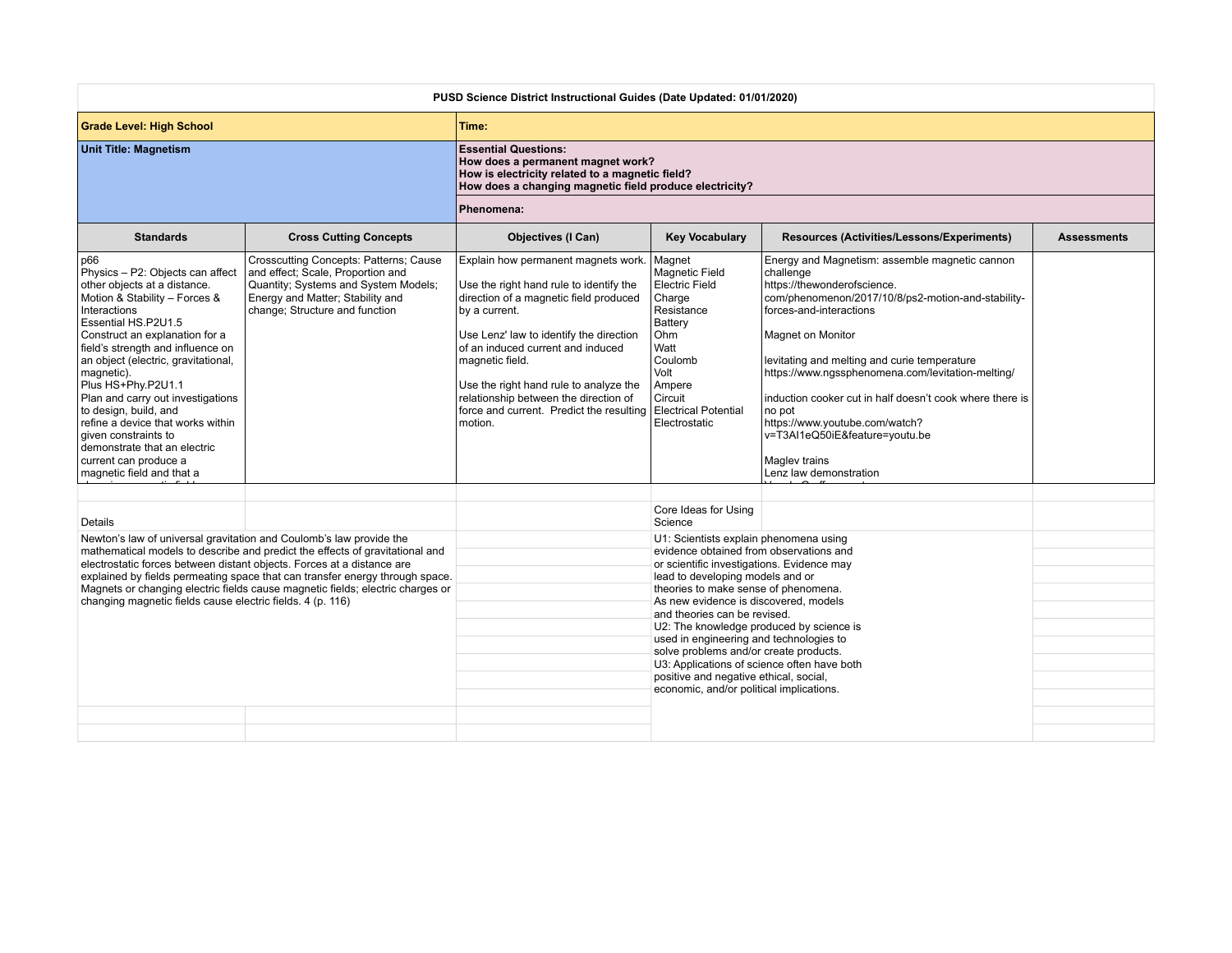| PUSD Science District Instructional Guides (Date Updated: 01/01/2020)                                                                                                                                                                                                                                                                                            |                                                                                                                                                                                           |                                                                                                                                                                                                                                                                                                                                                                  |                                                                                                                                                                                                                                                                                                                                                                                                                                                                                                                                                                       |                                                 |                    |
|------------------------------------------------------------------------------------------------------------------------------------------------------------------------------------------------------------------------------------------------------------------------------------------------------------------------------------------------------------------|-------------------------------------------------------------------------------------------------------------------------------------------------------------------------------------------|------------------------------------------------------------------------------------------------------------------------------------------------------------------------------------------------------------------------------------------------------------------------------------------------------------------------------------------------------------------|-----------------------------------------------------------------------------------------------------------------------------------------------------------------------------------------------------------------------------------------------------------------------------------------------------------------------------------------------------------------------------------------------------------------------------------------------------------------------------------------------------------------------------------------------------------------------|-------------------------------------------------|--------------------|
| <b>Grade Level: High School</b>                                                                                                                                                                                                                                                                                                                                  |                                                                                                                                                                                           | Time:                                                                                                                                                                                                                                                                                                                                                            |                                                                                                                                                                                                                                                                                                                                                                                                                                                                                                                                                                       |                                                 |                    |
| <b>Unit Title: Circuits</b>                                                                                                                                                                                                                                                                                                                                      |                                                                                                                                                                                           | <b>Essential Questions:</b><br>Where will current flow in a circuit?<br>How much current and potential difference will be present for a given circuit element?<br>How do resistors behave?<br>How to capacitors behave?                                                                                                                                          |                                                                                                                                                                                                                                                                                                                                                                                                                                                                                                                                                                       |                                                 |                    |
|                                                                                                                                                                                                                                                                                                                                                                  |                                                                                                                                                                                           | Phenomena:                                                                                                                                                                                                                                                                                                                                                       |                                                                                                                                                                                                                                                                                                                                                                                                                                                                                                                                                                       |                                                 |                    |
| <b>Standards</b>                                                                                                                                                                                                                                                                                                                                                 | <b>Cross Cutting Concepts</b>                                                                                                                                                             | <b>Objectives (I Can)</b>                                                                                                                                                                                                                                                                                                                                        | <b>Key Vocabulary</b>                                                                                                                                                                                                                                                                                                                                                                                                                                                                                                                                                 | Resources (Activities/Lessons/Experiments)      | <b>Assessments</b> |
| p68<br>Physics - P4: The total amount<br>of energy in a closed system is<br>always the same but can be<br>transferred from one energy<br>store to another during an event.<br>Energy & Waves<br>Plus HS+Phy.P4U1.8<br>Use mathematics and<br>computational<br>thinking to explain the<br>relationships<br>between power, current, voltage,<br>and<br>resistance. | Crosscutting Concepts: Patterns; Cause<br>and effect; Scale, Proportion and<br>Quantity; Systems and System Models;<br>Energy and Matter; Stability and<br>change; Structure and function | Explain the behavior of parallel and<br>series resistor circuits.<br>Calculate equivalent resistance of a<br>circuit.<br>Conceptually describe the role of a<br>capacitor in a circuit.<br>Be able to make analogies between<br>circuits and the flow of water through<br>pipes with different elevations and with<br>paddle wheels or spongges in the<br>pipes. | Resistance, current,<br>voltage, potential,<br>Ohm's Law, series,<br>parallel                                                                                                                                                                                                                                                                                                                                                                                                                                                                                         | Digital circuits kits<br>Lightbulb circuit kits |                    |
|                                                                                                                                                                                                                                                                                                                                                                  |                                                                                                                                                                                           |                                                                                                                                                                                                                                                                                                                                                                  | Core Ideas for Using                                                                                                                                                                                                                                                                                                                                                                                                                                                                                                                                                  |                                                 |                    |
| Details                                                                                                                                                                                                                                                                                                                                                          |                                                                                                                                                                                           |                                                                                                                                                                                                                                                                                                                                                                  | Science<br>U1: Scientists explain phenomena using<br>evidence obtained from observations and<br>or scientific investigations. Evidence may<br>lead to developing models and or<br>theories to make sense of phenomena.<br>As new evidence is discovered, models<br>and theories can be revised.<br>U2: The knowledge produced by science is<br>used in engineering and technologies to<br>solve problems and/or create products.<br>U3: Applications of science often have both<br>positive and negative ethical, social,<br>economic, and/or political implications. |                                                 |                    |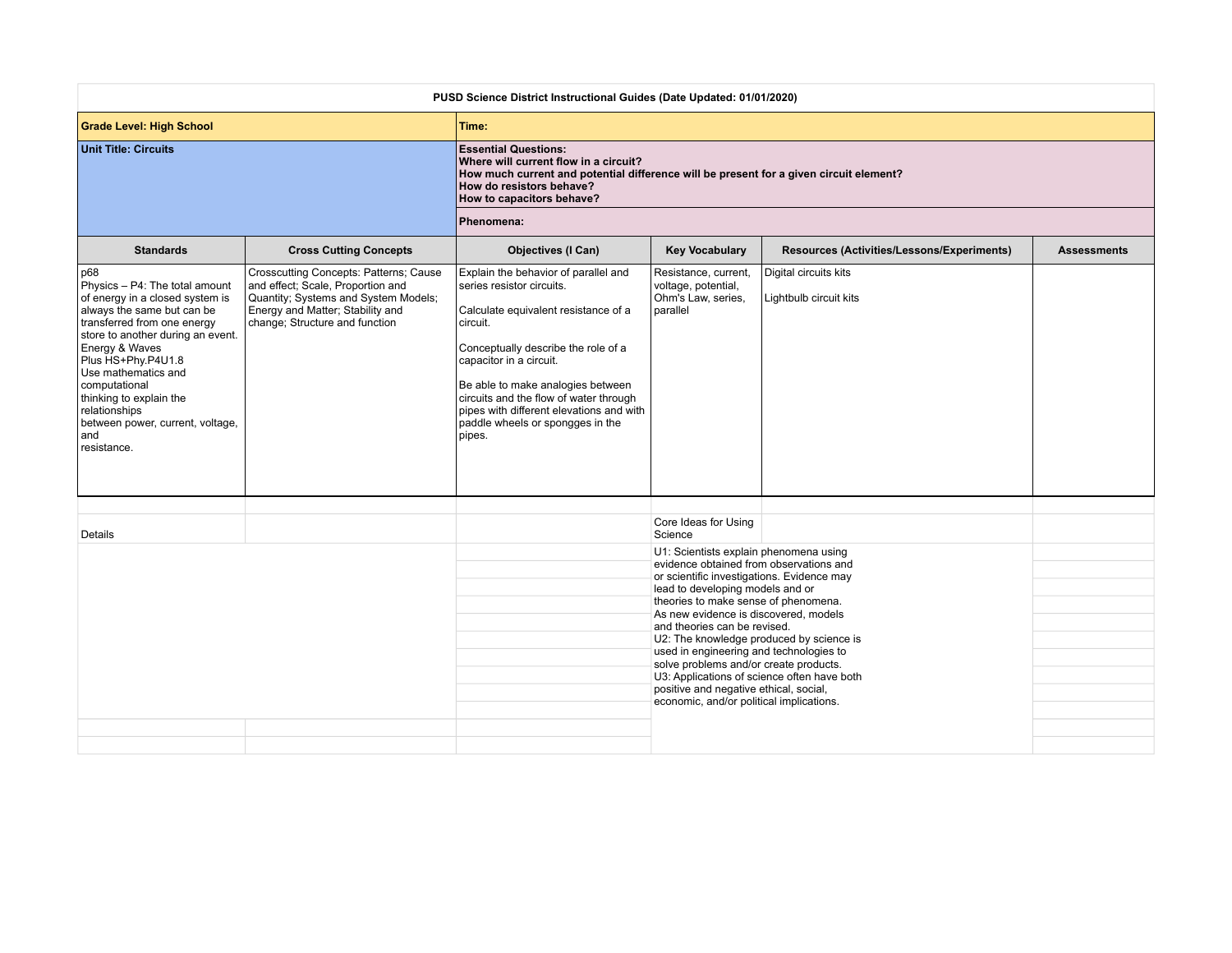| PUSD Science District Instructional Guides (Date Updated: 01/01/2020)                                                                                                                     |                                                                                                                                                                                                                                                                                                                                                                                                                                                                                                                                                               |                                                                                                                                                                                                                                                                                                                                                                                                                                                                                                                  |                                                                            |                                        |
|-------------------------------------------------------------------------------------------------------------------------------------------------------------------------------------------|---------------------------------------------------------------------------------------------------------------------------------------------------------------------------------------------------------------------------------------------------------------------------------------------------------------------------------------------------------------------------------------------------------------------------------------------------------------------------------------------------------------------------------------------------------------|------------------------------------------------------------------------------------------------------------------------------------------------------------------------------------------------------------------------------------------------------------------------------------------------------------------------------------------------------------------------------------------------------------------------------------------------------------------------------------------------------------------|----------------------------------------------------------------------------|----------------------------------------|
|                                                                                                                                                                                           | Time:                                                                                                                                                                                                                                                                                                                                                                                                                                                                                                                                                         |                                                                                                                                                                                                                                                                                                                                                                                                                                                                                                                  |                                                                            |                                        |
|                                                                                                                                                                                           | <b>Essential Questions:</b><br>What are the universal features of waves.<br>How are the universal features of waves manifested in the case of sound and how are they percieved?<br>How do constructive and destructive interference of different configurations account for a variety of audio phenomena?                                                                                                                                                                                                                                                     |                                                                                                                                                                                                                                                                                                                                                                                                                                                                                                                  |                                                                            |                                        |
|                                                                                                                                                                                           | Phenomena:                                                                                                                                                                                                                                                                                                                                                                                                                                                                                                                                                    |                                                                                                                                                                                                                                                                                                                                                                                                                                                                                                                  |                                                                            |                                        |
| <b>Cross Cutting Concepts</b>                                                                                                                                                             | <b>Objectives (I Can)</b>                                                                                                                                                                                                                                                                                                                                                                                                                                                                                                                                     | <b>Key Vocabulary</b>                                                                                                                                                                                                                                                                                                                                                                                                                                                                                            | Resources (Activities/Lessons/Experiments)                                 | <b>Assessments</b>                     |
| Crosscutting Concepts: Patterns; Cause<br>and effect; Scale, Proportion and<br>Quantity; Systems and System Models;<br>Energy and Matter; Stability and<br>change; Structure and function | Describe the frequency and<br>wavelength of a sound.<br>Use the concepts of constructive<br>interference and distructive<br>interference to explain beats, standing<br>waves, and square waves.<br>Apply the doppler effect concept to<br>both sound and light.                                                                                                                                                                                                                                                                                               | Transverse<br>Longitudinal<br>Velocity<br>Sound<br>Mechanical<br>Medium<br>Pitch<br>Volume<br>Resonance<br>Amplitude<br>Frequency<br>Wavelength                                                                                                                                                                                                                                                                                                                                                                  | Strobe Effect (Waves)<br>https://www.ngssphenomena.com/spinnerdirection/   |                                        |
|                                                                                                                                                                                           |                                                                                                                                                                                                                                                                                                                                                                                                                                                                                                                                                               |                                                                                                                                                                                                                                                                                                                                                                                                                                                                                                                  |                                                                            |                                        |
|                                                                                                                                                                                           |                                                                                                                                                                                                                                                                                                                                                                                                                                                                                                                                                               | Science                                                                                                                                                                                                                                                                                                                                                                                                                                                                                                          |                                                                            |                                        |
|                                                                                                                                                                                           |                                                                                                                                                                                                                                                                                                                                                                                                                                                                                                                                                               | evidence obtained from observations and<br>or scientific investigations. Evidence may<br>lead to developing models and or<br>theories to make sense of phenomena.<br>As new evidence is discovered, models<br>and theories can be revised.<br>U2: The knowledge produced by science is<br>used in engineering and technologies to<br>solve problems and/or create products.<br>U3: Applications of science often have both<br>positive and negative ethical, social,<br>economic, and/or political implications. |                                                                            |                                        |
| waves traveling in various media,                                                                                                                                                         | The wavelength and frequency of a wave are related to one another by the<br>of the wave, which depends on the type of wave and the medium through<br>passing. The reflection, refraction, and transmission of waves at an interface<br>media can be modeled on the basis of these properties. Combining waves of<br>frequencies can make a wide variety of patterns and thereby encode and<br>information. Information can be digitized (e.g., a picture stored as the values<br>pixels); in this form, it can be stored reliably in computer memory and sent |                                                                                                                                                                                                                                                                                                                                                                                                                                                                                                                  | What is the dopplar effect and why does it happen?<br>Core Ideas for Using | U1: Scientists explain phenomena using |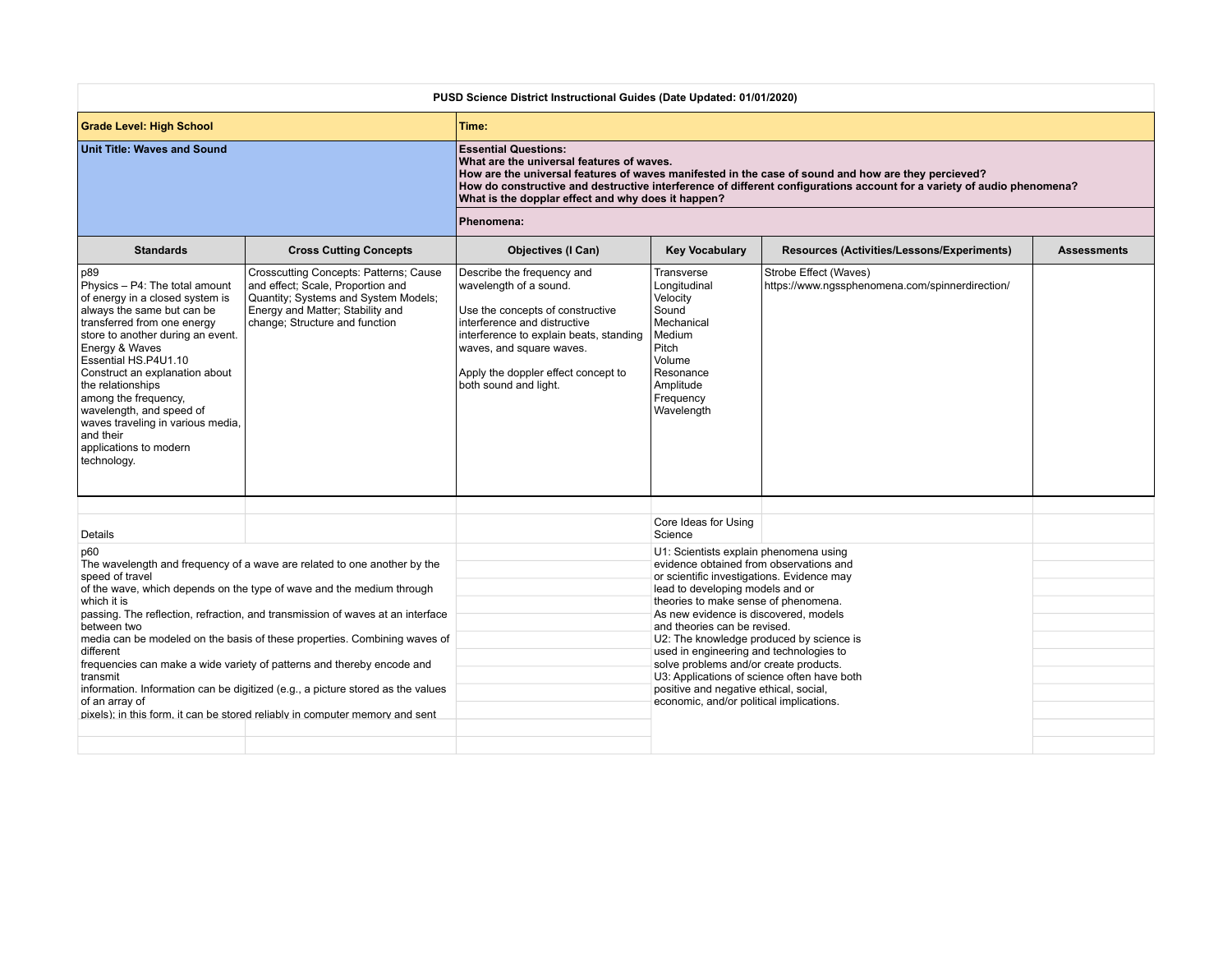| PUSD Science District Instructional Guides (Date Updated: 01/01/2020)                                                                                                                                                                                                                                                                                                                                                      |                                                                                                                                                                                                                                                                                                                                                                                                                                                                                                                                                               |                                                                                                                                                                                                      |                                                                                                                                                                                                                                                                                                                                                                                                                                                                                                                                                            |                                                                                                                  |                    |
|----------------------------------------------------------------------------------------------------------------------------------------------------------------------------------------------------------------------------------------------------------------------------------------------------------------------------------------------------------------------------------------------------------------------------|---------------------------------------------------------------------------------------------------------------------------------------------------------------------------------------------------------------------------------------------------------------------------------------------------------------------------------------------------------------------------------------------------------------------------------------------------------------------------------------------------------------------------------------------------------------|------------------------------------------------------------------------------------------------------------------------------------------------------------------------------------------------------|------------------------------------------------------------------------------------------------------------------------------------------------------------------------------------------------------------------------------------------------------------------------------------------------------------------------------------------------------------------------------------------------------------------------------------------------------------------------------------------------------------------------------------------------------------|------------------------------------------------------------------------------------------------------------------|--------------------|
| <b>Grade Level: High School</b>                                                                                                                                                                                                                                                                                                                                                                                            |                                                                                                                                                                                                                                                                                                                                                                                                                                                                                                                                                               | Time:                                                                                                                                                                                                |                                                                                                                                                                                                                                                                                                                                                                                                                                                                                                                                                            |                                                                                                                  |                    |
| <b>Unit Title: Light and Waves</b>                                                                                                                                                                                                                                                                                                                                                                                         |                                                                                                                                                                                                                                                                                                                                                                                                                                                                                                                                                               | <b>Essential Questions:</b><br>How do constructive and destructive interference result in double-slit interference patterns?<br>How is light produced by emission lines and by black body radiation? |                                                                                                                                                                                                                                                                                                                                                                                                                                                                                                                                                            | How are the universal features of waves manifested in the case of light and how are they percieved?              |                    |
|                                                                                                                                                                                                                                                                                                                                                                                                                            |                                                                                                                                                                                                                                                                                                                                                                                                                                                                                                                                                               | Phenomena:                                                                                                                                                                                           |                                                                                                                                                                                                                                                                                                                                                                                                                                                                                                                                                            |                                                                                                                  |                    |
| <b>Standards</b>                                                                                                                                                                                                                                                                                                                                                                                                           | <b>Cross Cutting Concepts</b>                                                                                                                                                                                                                                                                                                                                                                                                                                                                                                                                 | <b>Objectives (I Can)</b>                                                                                                                                                                            | <b>Key Vocabulary</b>                                                                                                                                                                                                                                                                                                                                                                                                                                                                                                                                      | Resources (Activities/Lessons/Experiments)                                                                       | <b>Assessments</b> |
| p89<br>Physics - P4: The total amount<br>of energy in a closed system is<br>always the same but can be<br>transferred from one energy<br>store to another during an event.<br>Energy & Waves<br>Essential HS.P4U1.10<br>Construct an explanation about<br>the relationships<br>among the frequency,<br>wavelength, and speed of<br>waves traveling in various media,<br>and their<br>applications to modern<br>technology. | Crosscutting Concepts: Patterns; Cause<br>and effect; Scale, Proportion and<br>Quantity; Systems and System Models;<br>Energy and Matter; Stability and<br>change; Structure and function                                                                                                                                                                                                                                                                                                                                                                     | Apply wave concepts to light to<br>explane interference patterns.<br>Identify whether light was produced by<br>emission lines or black body radiation<br>and compare the spectra of them.            | Color/ROYGBIV<br>Spectrum<br>Wavelength<br>Frequency<br>$ c $ = speed of light<br>Amplitude                                                                                                                                                                                                                                                                                                                                                                                                                                                                | Doppler effect - fire truck going by<br>Why is the sky blue?<br>Why do you get cancer? Why do you get a sunburn? |                    |
|                                                                                                                                                                                                                                                                                                                                                                                                                            |                                                                                                                                                                                                                                                                                                                                                                                                                                                                                                                                                               |                                                                                                                                                                                                      | Core Ideas for Using<br>Science                                                                                                                                                                                                                                                                                                                                                                                                                                                                                                                            |                                                                                                                  |                    |
| Details<br>p60<br>speed of travel<br>which it is<br>between two<br>different<br>transmit<br>of an array of                                                                                                                                                                                                                                                                                                                 | The wavelength and frequency of a wave are related to one another by the<br>of the wave, which depends on the type of wave and the medium through<br>passing. The reflection, refraction, and transmission of waves at an interface<br>media can be modeled on the basis of these properties. Combining waves of<br>frequencies can make a wide variety of patterns and thereby encode and<br>information. Information can be digitized (e.g., a picture stored as the values<br>pixels); in this form, it can be stored reliably in computer memory and sent |                                                                                                                                                                                                      | U1: Scientists explain phenomena using<br>evidence obtained from observations and<br>or scientific investigations. Evidence may<br>lead to developing models and or<br>theories to make sense of phenomena.<br>As new evidence is discovered, models<br>and theories can be revised.<br>U2: The knowledge produced by science is<br>used in engineering and technologies to<br>solve problems and/or create products.<br>U3: Applications of science often have both<br>positive and negative ethical, social,<br>economic, and/or political implications. |                                                                                                                  |                    |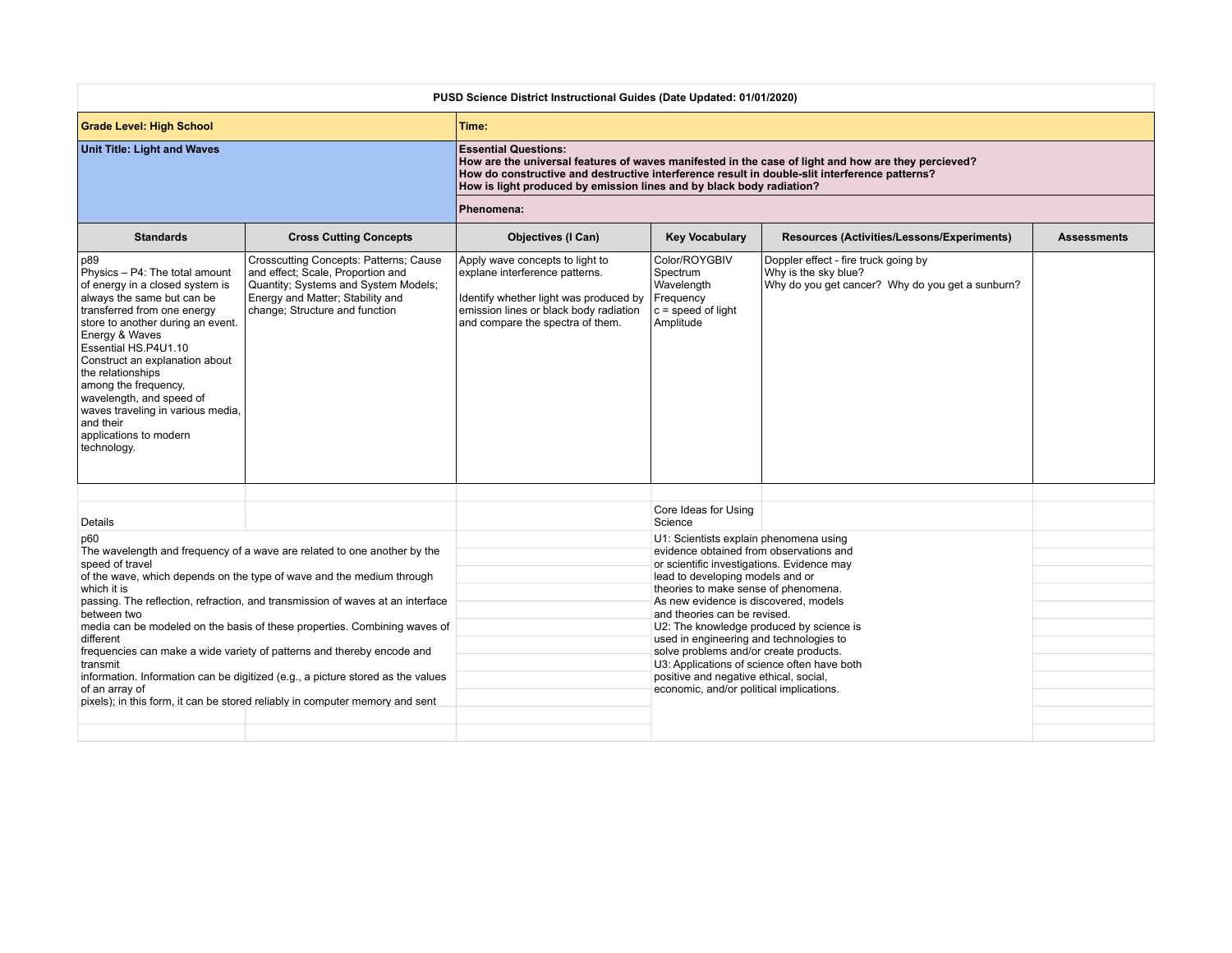| Time:<br><b>Essential Questions:</b><br>What is the role of probability in quantum phenomena?<br>What is an electron cloud and how does it relate to a particle in a box?<br>How does radioactive decay relate to a particle in a box?<br>What is the experimental evidenece that light is a wave (especially interference patterns) and what is evidence that light is a particle<br>(especially the photoelectric effect)<br>Phenomena:<br><b>Cross Cutting Concepts</b><br><b>Objectives (I Can)</b><br><b>Key Vocabulary</b><br>Resources (Activities/Lessons/Experiments)<br><b>Standards</b><br><b>Assessments</b><br>Probability,<br>Crosscutting Concepts: Patterns; Cause<br>Use the phenomena of double slit<br>and effect; Scale, Proportion and<br>interfence as explanation and proof of<br>interference,<br>Quantity; Systems and System Models;<br>the observer effect, based on cause<br>observer, wave<br>Energy and Matter; Stability and<br>and effect (not metaphysics).<br>function,<br>change; Structure and function<br>Schrodinger's cat,<br>Heisenberg<br>Explain how the quantum model of the<br>atom is based on the phenomea of<br>uncertainty principle<br>emission lines.<br>Details | PUSD Science District Instructional Guides (Date Updated: 01/01/2020) |  |  |  |  |  |  |
|--------------------------------------------------------------------------------------------------------------------------------------------------------------------------------------------------------------------------------------------------------------------------------------------------------------------------------------------------------------------------------------------------------------------------------------------------------------------------------------------------------------------------------------------------------------------------------------------------------------------------------------------------------------------------------------------------------------------------------------------------------------------------------------------------------------------------------------------------------------------------------------------------------------------------------------------------------------------------------------------------------------------------------------------------------------------------------------------------------------------------------------------------------------------------------------------------------------------|-----------------------------------------------------------------------|--|--|--|--|--|--|
|                                                                                                                                                                                                                                                                                                                                                                                                                                                                                                                                                                                                                                                                                                                                                                                                                                                                                                                                                                                                                                                                                                                                                                                                                    | <b>Grade Level: High School</b>                                       |  |  |  |  |  |  |
|                                                                                                                                                                                                                                                                                                                                                                                                                                                                                                                                                                                                                                                                                                                                                                                                                                                                                                                                                                                                                                                                                                                                                                                                                    | <b>Unit Title: Quantum Mechanics</b>                                  |  |  |  |  |  |  |
|                                                                                                                                                                                                                                                                                                                                                                                                                                                                                                                                                                                                                                                                                                                                                                                                                                                                                                                                                                                                                                                                                                                                                                                                                    |                                                                       |  |  |  |  |  |  |
|                                                                                                                                                                                                                                                                                                                                                                                                                                                                                                                                                                                                                                                                                                                                                                                                                                                                                                                                                                                                                                                                                                                                                                                                                    |                                                                       |  |  |  |  |  |  |
|                                                                                                                                                                                                                                                                                                                                                                                                                                                                                                                                                                                                                                                                                                                                                                                                                                                                                                                                                                                                                                                                                                                                                                                                                    | U <sub>1</sub> , U <sub>2</sub> , U <sub>3</sub><br>P2, P3, P4        |  |  |  |  |  |  |
|                                                                                                                                                                                                                                                                                                                                                                                                                                                                                                                                                                                                                                                                                                                                                                                                                                                                                                                                                                                                                                                                                                                                                                                                                    |                                                                       |  |  |  |  |  |  |
|                                                                                                                                                                                                                                                                                                                                                                                                                                                                                                                                                                                                                                                                                                                                                                                                                                                                                                                                                                                                                                                                                                                                                                                                                    |                                                                       |  |  |  |  |  |  |
|                                                                                                                                                                                                                                                                                                                                                                                                                                                                                                                                                                                                                                                                                                                                                                                                                                                                                                                                                                                                                                                                                                                                                                                                                    |                                                                       |  |  |  |  |  |  |
|                                                                                                                                                                                                                                                                                                                                                                                                                                                                                                                                                                                                                                                                                                                                                                                                                                                                                                                                                                                                                                                                                                                                                                                                                    |                                                                       |  |  |  |  |  |  |
|                                                                                                                                                                                                                                                                                                                                                                                                                                                                                                                                                                                                                                                                                                                                                                                                                                                                                                                                                                                                                                                                                                                                                                                                                    |                                                                       |  |  |  |  |  |  |
|                                                                                                                                                                                                                                                                                                                                                                                                                                                                                                                                                                                                                                                                                                                                                                                                                                                                                                                                                                                                                                                                                                                                                                                                                    |                                                                       |  |  |  |  |  |  |
|                                                                                                                                                                                                                                                                                                                                                                                                                                                                                                                                                                                                                                                                                                                                                                                                                                                                                                                                                                                                                                                                                                                                                                                                                    |                                                                       |  |  |  |  |  |  |
|                                                                                                                                                                                                                                                                                                                                                                                                                                                                                                                                                                                                                                                                                                                                                                                                                                                                                                                                                                                                                                                                                                                                                                                                                    |                                                                       |  |  |  |  |  |  |
|                                                                                                                                                                                                                                                                                                                                                                                                                                                                                                                                                                                                                                                                                                                                                                                                                                                                                                                                                                                                                                                                                                                                                                                                                    |                                                                       |  |  |  |  |  |  |
|                                                                                                                                                                                                                                                                                                                                                                                                                                                                                                                                                                                                                                                                                                                                                                                                                                                                                                                                                                                                                                                                                                                                                                                                                    |                                                                       |  |  |  |  |  |  |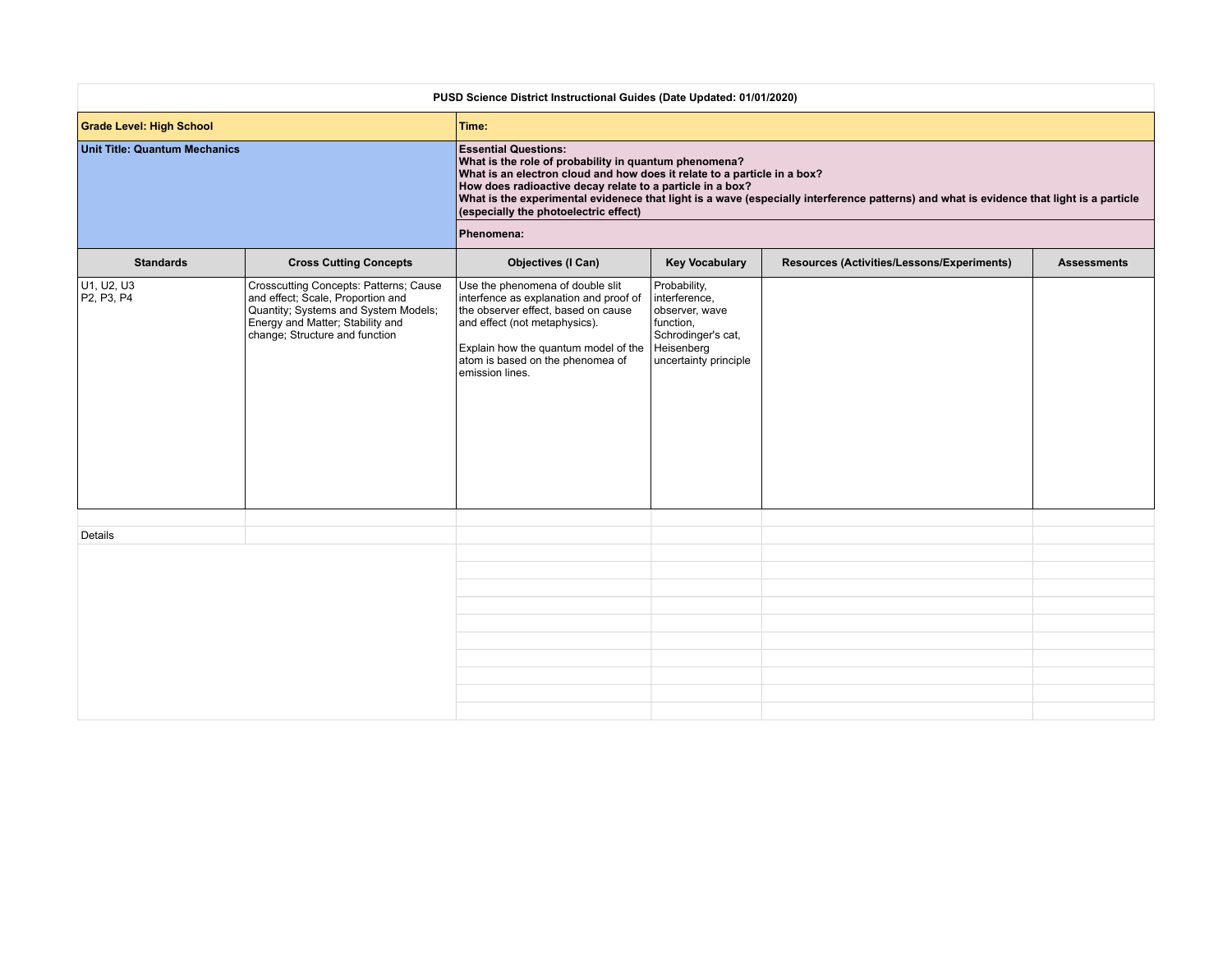| PUSD Science District Instructional Guides (Date Updated: 01/01/2020) |                               |                                                                                                                                                                                                      |                       |                                            |                    |  |
|-----------------------------------------------------------------------|-------------------------------|------------------------------------------------------------------------------------------------------------------------------------------------------------------------------------------------------|-----------------------|--------------------------------------------|--------------------|--|
| <b>Grade Level: High School</b>                                       |                               | Time:                                                                                                                                                                                                |                       |                                            |                    |  |
| Unit Title: Astronomy, Cosmology, and Nuclear Reactions               |                               | <b>Essential Questions:</b><br>How are nuclear reactions related to star life cycles?<br>What happens to a star when the nuclear fuel is consumed?<br>What evidence is the big bang theory based on? |                       |                                            |                    |  |
|                                                                       |                               | Phenomena:                                                                                                                                                                                           |                       |                                            |                    |  |
| <b>Standards</b>                                                      | <b>Cross Cutting Concepts</b> | <b>Objectives (I Can)</b>                                                                                                                                                                            | <b>Key Vocabulary</b> | Resources (Activities/Lessons/Experiments) | <b>Assessments</b> |  |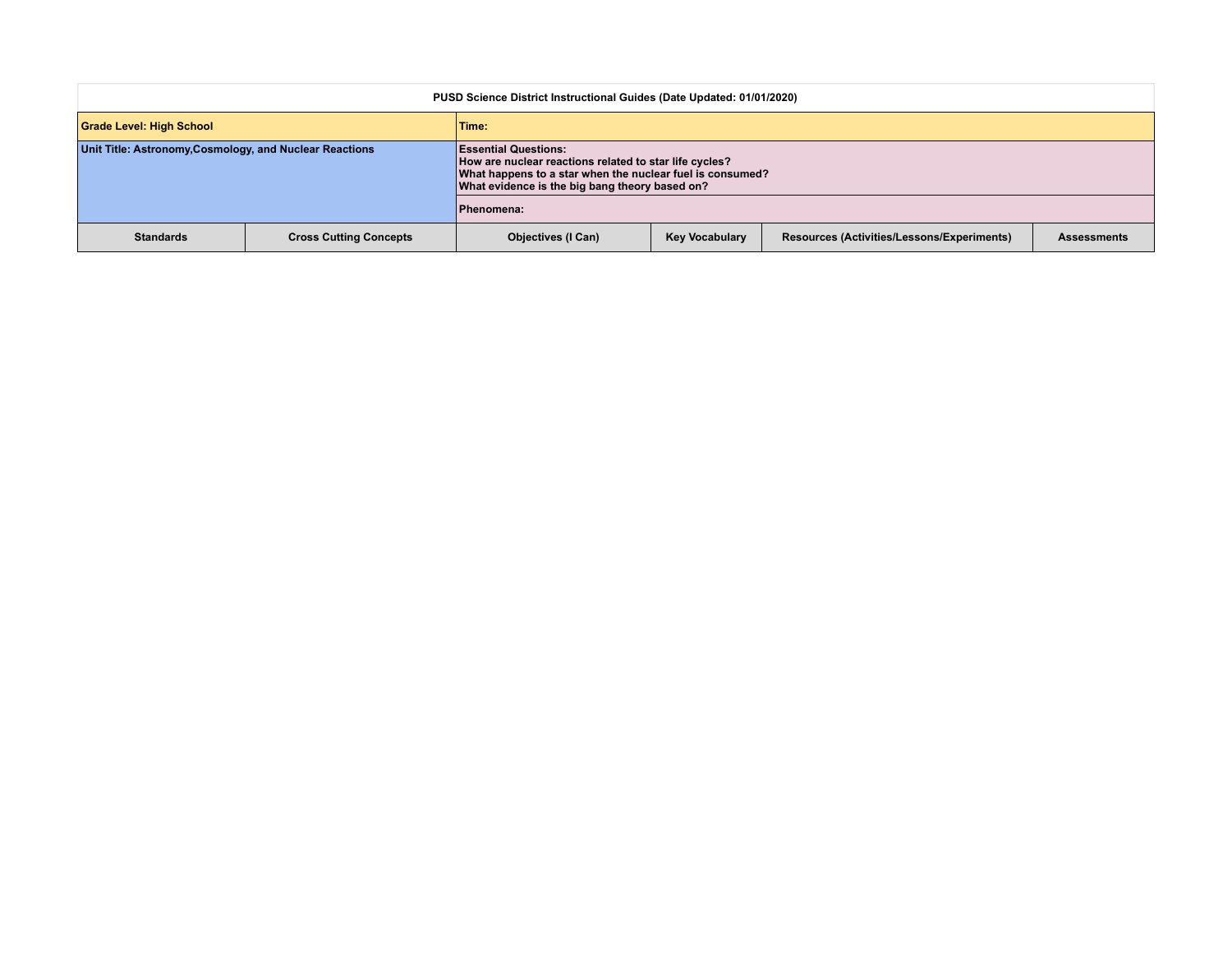| p75<br>Earth and Space - E2: The Earth<br>and our solar system are a very<br>small part of one of many<br>galaxies within the Universe.<br>Earth's Place in the Universe<br>Essential HS.E2U1.15<br>Construct an explanation based<br>on evidence to illustrate<br>the role of nuclear fusion in the<br>life cycle of a star.<br>Plus HS+E.E2U1.12<br>Obtain, evaluate, and<br>communicate<br>scientific information about the<br>way<br>stars, throughout their stellar<br>stages,<br>produce elements and energy<br>p77<br>Earth and Space - E2: The Earth<br>and our solar system are a very<br>small part of one of many<br>galaxies within the Universe.<br>The Universe and its Stars<br>Essential HS.E2U1.17<br>Construct an explanation of the<br>origin, expansion, and<br>scale of the universe based on<br>astronomical evidence.<br>Plus HS+E.E2U1.15<br>Obtain, evaluate, and<br>communicate information<br>on how the nebular theory<br>explains solar system<br>formation with distinct regions<br>characterized by<br>different types of planetary and<br>other bodies.<br>Plus HS+E.E2U1.16<br>Obtain, evaluate, and<br>communicate information<br>about patterns of size and scale<br>of our solar<br>system, our galaxy, and the<br>universe.<br>Plus HS+E.E2U2.17<br>Obtain, evaluate, and<br>communicate the impact of<br>technology on human<br>understanding of the<br>formation, scale, and<br>composition of the universe.<br> p65<br>Chemistry - P1: All matter in the<br>Universe is made of very small<br>particles. | Crosscutting Concepts: Patterns; Cause<br>and effect; Scale, Proportion and<br>Quantity; Systems and System Models;<br>Energy and Matter; Stability and<br>change; Structure and function | Compare and contrast fission and<br>fusion.<br>Explain the iron peak in terms of<br>fission and fusion.<br>Describe how nuclear reactions are<br>related to a star's life cycle.<br>Identify how a star will end based on<br>its mass and compare the features of<br>the remnents.<br>Related nucleosynthesis data to the<br>density of the early universe.<br>Explain what is meant and what is not<br>meant by the shape or curvature of<br>space time.<br>Compare CMB data with<br>Nucleosynthesis data, together with<br>galaxy rotation as evidence of dark<br>matter. | fission, fusion, iron<br>peak, white dward,<br>neutron star, black<br>hole, planetary<br>nebula, super nova,<br>nucleosynthesis,<br>CMB,<br>positive/negative<br>curvature, |  |
|--------------------------------------------------------------------------------------------------------------------------------------------------------------------------------------------------------------------------------------------------------------------------------------------------------------------------------------------------------------------------------------------------------------------------------------------------------------------------------------------------------------------------------------------------------------------------------------------------------------------------------------------------------------------------------------------------------------------------------------------------------------------------------------------------------------------------------------------------------------------------------------------------------------------------------------------------------------------------------------------------------------------------------------------------------------------------------------------------------------------------------------------------------------------------------------------------------------------------------------------------------------------------------------------------------------------------------------------------------------------------------------------------------------------------------------------------------------------------------------------------------------------------------------------------|-------------------------------------------------------------------------------------------------------------------------------------------------------------------------------------------|-----------------------------------------------------------------------------------------------------------------------------------------------------------------------------------------------------------------------------------------------------------------------------------------------------------------------------------------------------------------------------------------------------------------------------------------------------------------------------------------------------------------------------------------------------------------------------|-----------------------------------------------------------------------------------------------------------------------------------------------------------------------------|--|
| Nuclear Processes and<br>Applications of Chemistry<br>Essential HS.P1U3.4<br>Obtain, evaluate, and<br>communicate information about<br>how<br>the use of chemistry related<br>technologies have had positive<br>and<br>negative ethical, social,                                                                                                                                                                                                                                                                                                                                                                                                                                                                                                                                                                                                                                                                                                                                                                                                                                                                                                                                                                                                                                                                                                                                                                                                                                                                                                 |                                                                                                                                                                                           |                                                                                                                                                                                                                                                                                                                                                                                                                                                                                                                                                                             |                                                                                                                                                                             |  |

economic contracts and or political contracts and or political contracts and or political contracts and or political contracts are and or political contracts and or political contracts and or political contracts are and or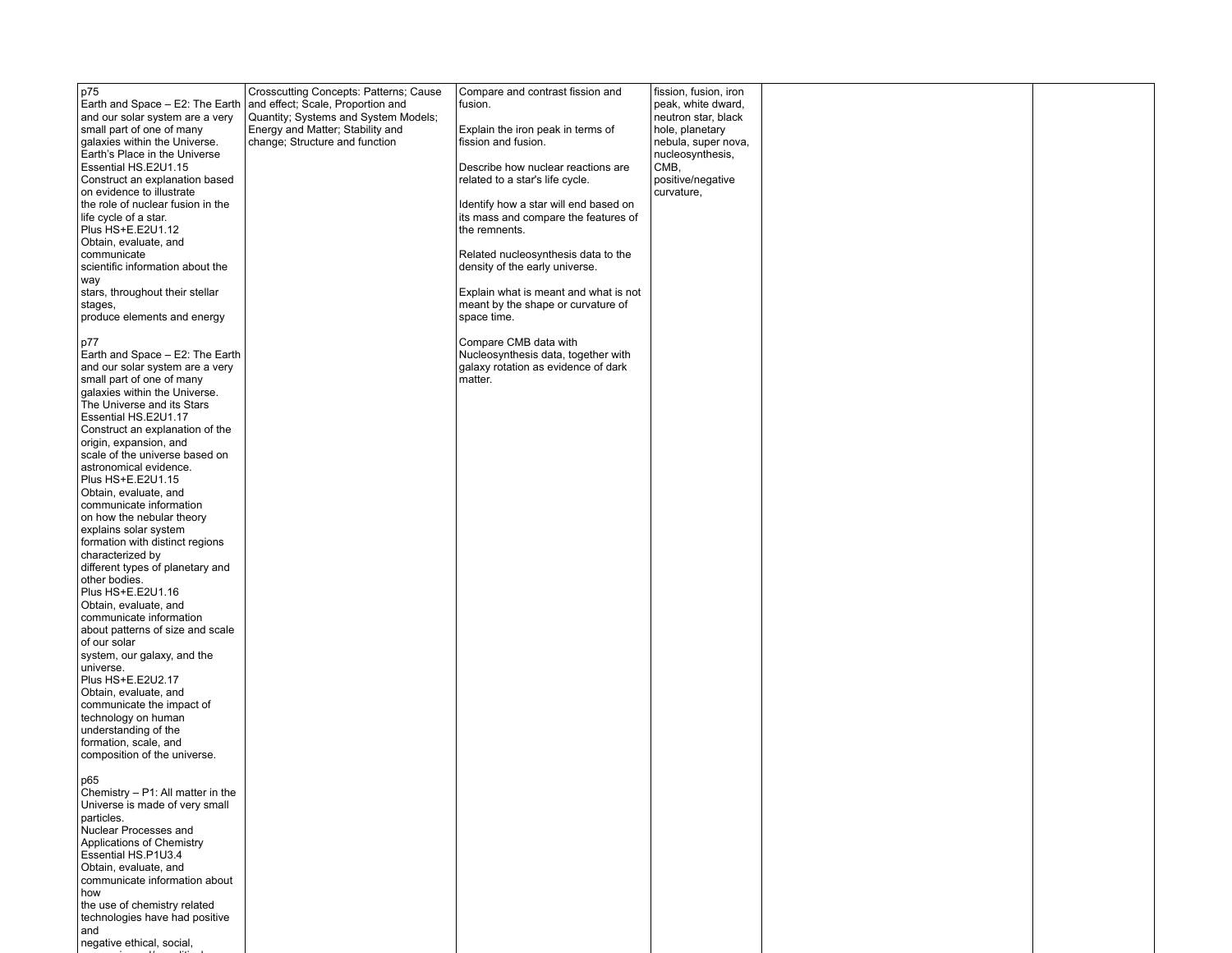| Details                                                                                                                                                                                                                                                           |                                                                                                                                                           |                                                                                                                                 |  |  |
|-------------------------------------------------------------------------------------------------------------------------------------------------------------------------------------------------------------------------------------------------------------------|-----------------------------------------------------------------------------------------------------------------------------------------------------------|---------------------------------------------------------------------------------------------------------------------------------|--|--|
| p75                                                                                                                                                                                                                                                               | Our Sun is one of many stars that make up the Universe, essentially made of                                                                               | Core Ideas for Using<br>Science                                                                                                 |  |  |
| hydrogen. The source of energy that the Sun and all stars radiate comes<br>from nuclear<br>reactions in their central cores. The Sun is one of millions of stars that                                                                                             |                                                                                                                                                           | U1: Scientists explain phenomena using<br>evidence obtained from observations and<br>or scientific investigations. Evidence may |  |  |
| together make<br>up a galaxy called the Milky Way. 2 (p. 25) Nearly all observable matter in<br>the                                                                                                                                                               |                                                                                                                                                           | lead to developing models and or<br>theories to make sense of phenomena.                                                        |  |  |
| Bang.                                                                                                                                                                                                                                                             | universe is hydrogen or helium, which formed in the first minutes after the Big                                                                           | As new evidence is discovered, models<br>and theories can be revised.<br>U2: The knowledge produced by science is               |  |  |
| Elements other than these remnants of the Big Bang continue to form within<br>the<br>cores of stars. Nuclear fusion within stars produces all atomic nuclei lighter<br>than and<br>including iron, and the process releases the energy seen as starlight. Heavier | used in engineering and technologies to<br>solve problems and/or create products.<br>U3: Applications of science often have both                          |                                                                                                                                 |  |  |
|                                                                                                                                                                                                                                                                   | positive and negative ethical, social,<br>economic, and/or political implications.                                                                        |                                                                                                                                 |  |  |
| Scientific understanding can help to identify implications of certain                                                                                                                                                                                             | applications but decisions about whether certain actions should be taken will                                                                             |                                                                                                                                 |  |  |
|                                                                                                                                                                                                                                                                   | require ethical and moral judgements which are not provided by knowledge<br>of science. There is an important difference between the understanding that   |                                                                                                                                 |  |  |
| factors leading to climate change and the adverse effects of harmful                                                                                                                                                                                              | science provides about, for example, the need to preserve biodiversity, the<br>substances and lifestyles, and the actions that may or may not be taken in |                                                                                                                                 |  |  |
| relation to these issues. Opinions may vary about what action to take but                                                                                                                                                                                         | arguments based on scientific evidence should not be a matter of opinion. 2                                                                               |                                                                                                                                 |  |  |
| (p. 33) The total number of neutrons plus protons does not change in any<br>nuclear process. Strong and weak nuclear interactions determine nuclear<br>stability and processes. Spontaneous radioactive decays follow a                                           |                                                                                                                                                           |                                                                                                                                 |  |  |
| characteristic exponential decay law. Nuclear lifetimes allow radiometric                                                                                                                                                                                         | dating to be used to determine the ages of rocks and other materials from the                                                                             |                                                                                                                                 |  |  |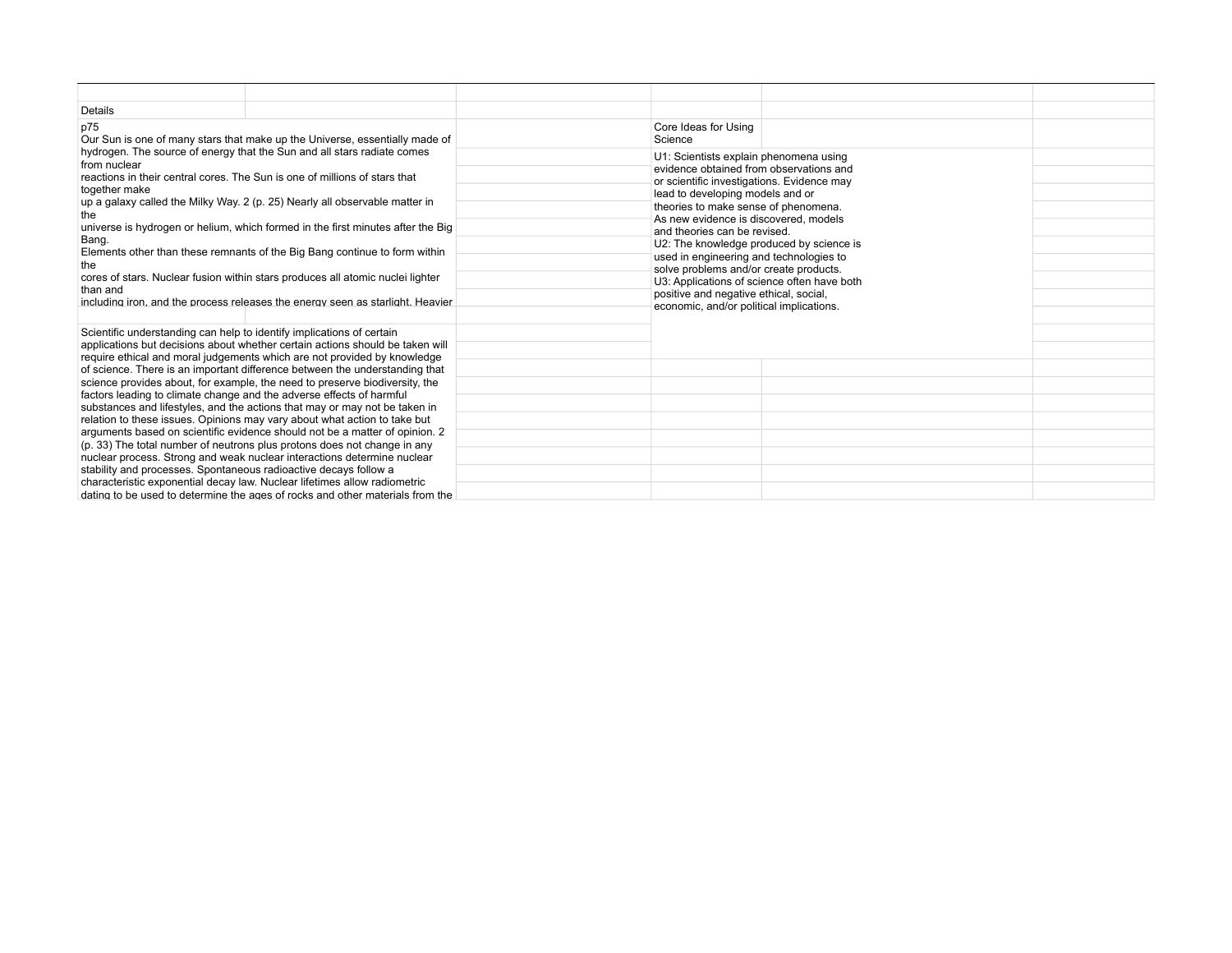|                          | PUSD Science District Instructional Guides (Date Updated: 01/01/2020) |                             |                       |                                            |                    |
|--------------------------|-----------------------------------------------------------------------|-----------------------------|-----------------------|--------------------------------------------|--------------------|
| Grade Level: High School |                                                                       | Time:                       |                       |                                            |                    |
| Unit Title:              |                                                                       | <b>Essential Questions:</b> |                       |                                            |                    |
|                          |                                                                       | Phenomena:                  |                       |                                            |                    |
| <b>Standards</b>         | <b>Cross Cutting Concepts</b>                                         | <b>Objectives (I Can)</b>   | <b>Key Vocabulary</b> | Resources (Activities/Lessons/Experiments) | <b>Assessments</b> |
|                          |                                                                       |                             |                       |                                            |                    |
|                          |                                                                       |                             |                       |                                            |                    |
|                          |                                                                       |                             |                       |                                            |                    |
|                          |                                                                       |                             |                       |                                            |                    |
|                          |                                                                       |                             |                       |                                            |                    |
|                          |                                                                       |                             |                       |                                            |                    |
|                          |                                                                       |                             |                       |                                            |                    |
|                          |                                                                       |                             |                       |                                            |                    |
|                          |                                                                       |                             |                       |                                            |                    |
| Details                  |                                                                       |                             |                       |                                            |                    |
|                          |                                                                       |                             |                       |                                            |                    |
|                          |                                                                       |                             |                       |                                            |                    |
|                          |                                                                       |                             |                       |                                            |                    |
|                          |                                                                       |                             |                       |                                            |                    |
|                          |                                                                       |                             |                       |                                            |                    |
|                          |                                                                       |                             |                       |                                            |                    |
|                          |                                                                       |                             |                       |                                            |                    |
|                          |                                                                       |                             |                       |                                            |                    |
|                          |                                                                       |                             |                       |                                            |                    |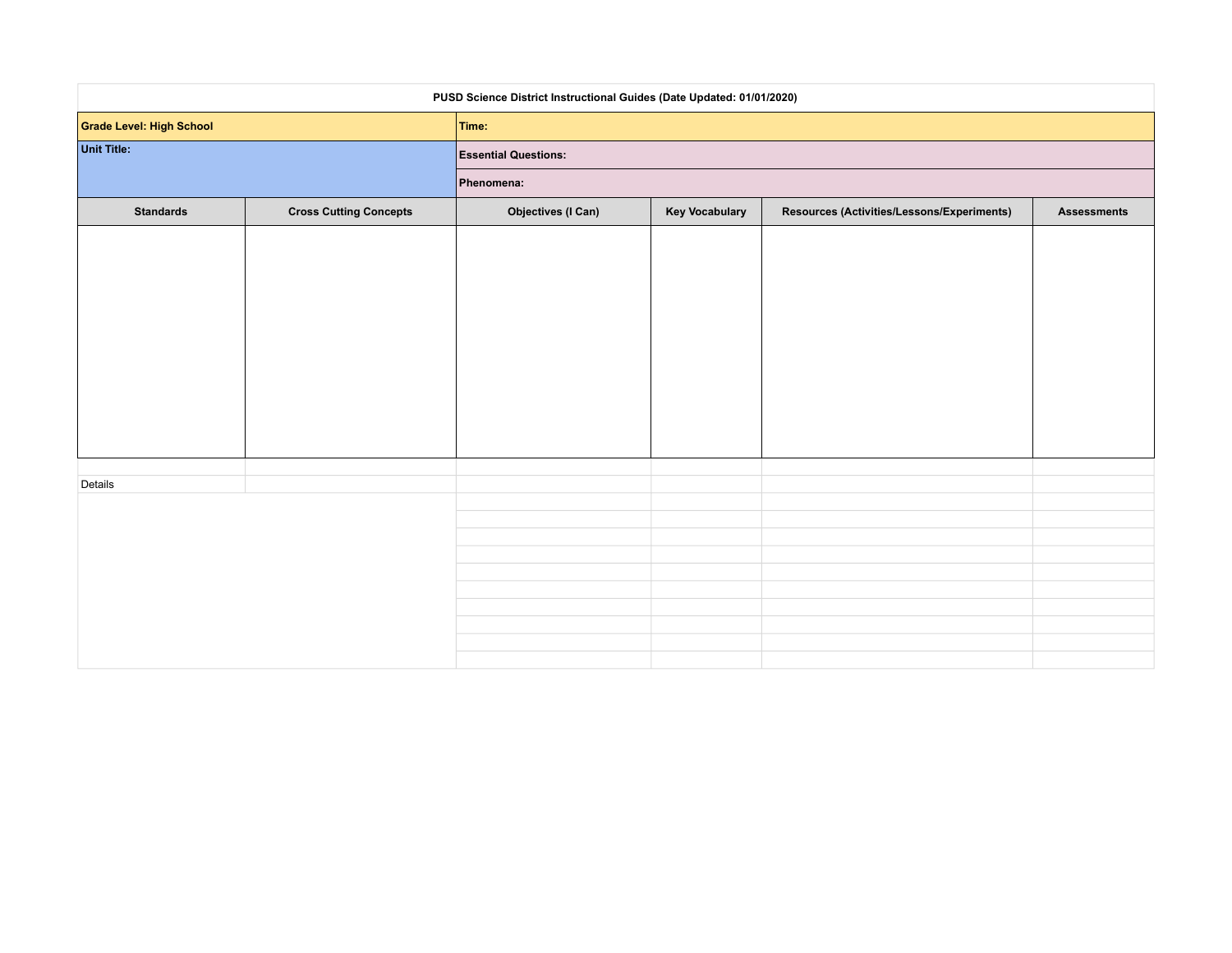| PUSD Science District Instructional Guides (Date Updated: 01/01/2020) |                                                                                                                                                                                           |                                           |  |  |  |  |  |  |  |                  |
|-----------------------------------------------------------------------|-------------------------------------------------------------------------------------------------------------------------------------------------------------------------------------------|-------------------------------------------|--|--|--|--|--|--|--|------------------|
| <b>Grade Level: High School</b>                                       |                                                                                                                                                                                           | Time:                                     |  |  |  |  |  |  |  |                  |
| <b>Unit Title:</b>                                                    |                                                                                                                                                                                           | <b>Essential Questions:</b><br>Phenomena: |  |  |  |  |  |  |  |                  |
|                                                                       |                                                                                                                                                                                           |                                           |  |  |  |  |  |  |  | <b>Standards</b> |
| U1, U2, U3<br>P2, P3, P4                                              | Crosscutting Concepts: Patterns; Cause<br>and effect; Scale, Proportion and<br>Quantity; Systems and System Models;<br>Energy and Matter; Stability and<br>change; Structure and function |                                           |  |  |  |  |  |  |  |                  |
|                                                                       |                                                                                                                                                                                           |                                           |  |  |  |  |  |  |  |                  |
| Details                                                               |                                                                                                                                                                                           |                                           |  |  |  |  |  |  |  |                  |
|                                                                       |                                                                                                                                                                                           |                                           |  |  |  |  |  |  |  |                  |
|                                                                       |                                                                                                                                                                                           |                                           |  |  |  |  |  |  |  |                  |
|                                                                       |                                                                                                                                                                                           |                                           |  |  |  |  |  |  |  |                  |
|                                                                       |                                                                                                                                                                                           |                                           |  |  |  |  |  |  |  |                  |
|                                                                       |                                                                                                                                                                                           |                                           |  |  |  |  |  |  |  |                  |
|                                                                       |                                                                                                                                                                                           |                                           |  |  |  |  |  |  |  |                  |
|                                                                       |                                                                                                                                                                                           |                                           |  |  |  |  |  |  |  |                  |
|                                                                       |                                                                                                                                                                                           |                                           |  |  |  |  |  |  |  |                  |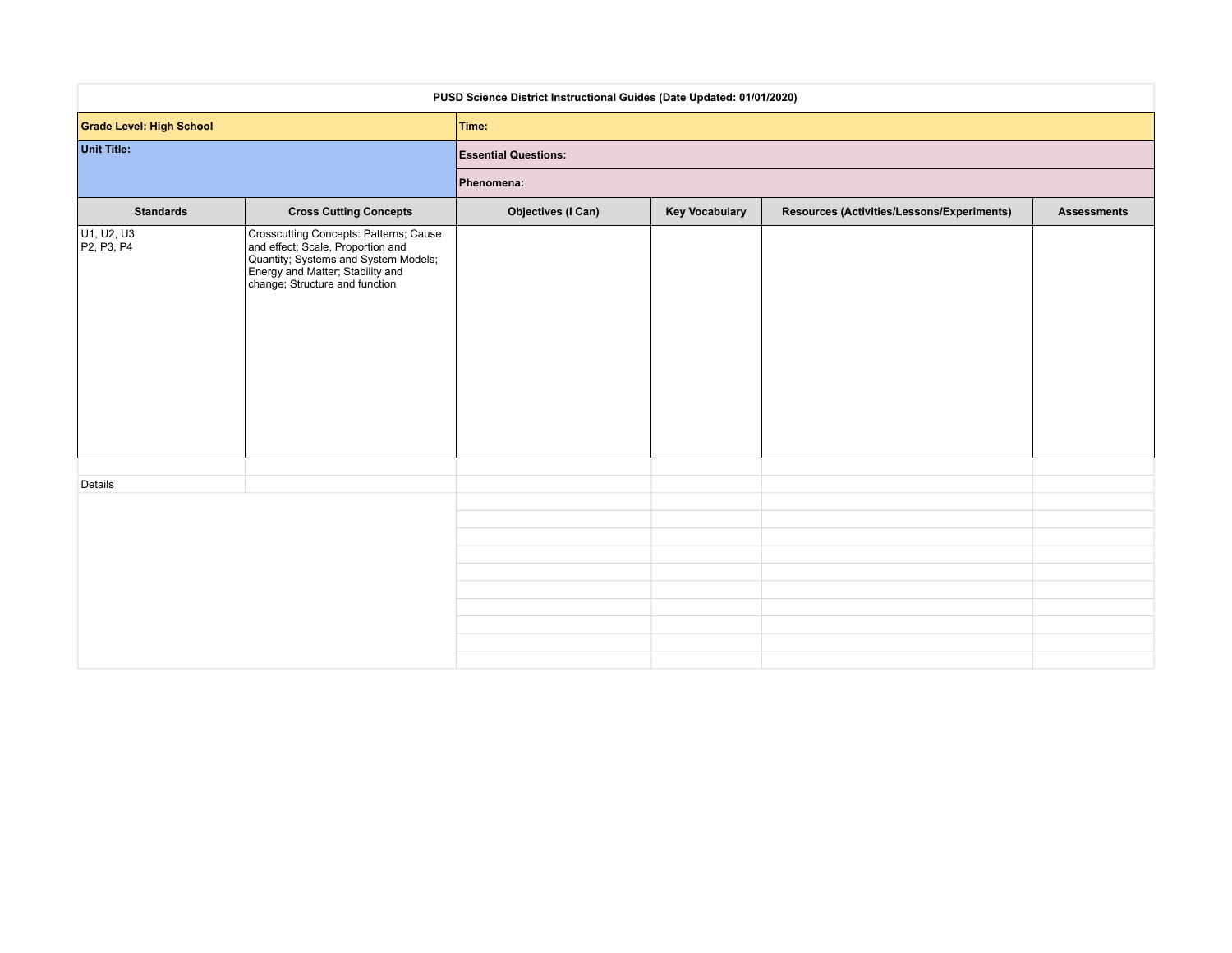p66<br>The application of science in making new materials is an example of how solentific knowledge has led advances inte behology and provided engineers with a wider choice in designing constructions. At the same time techno